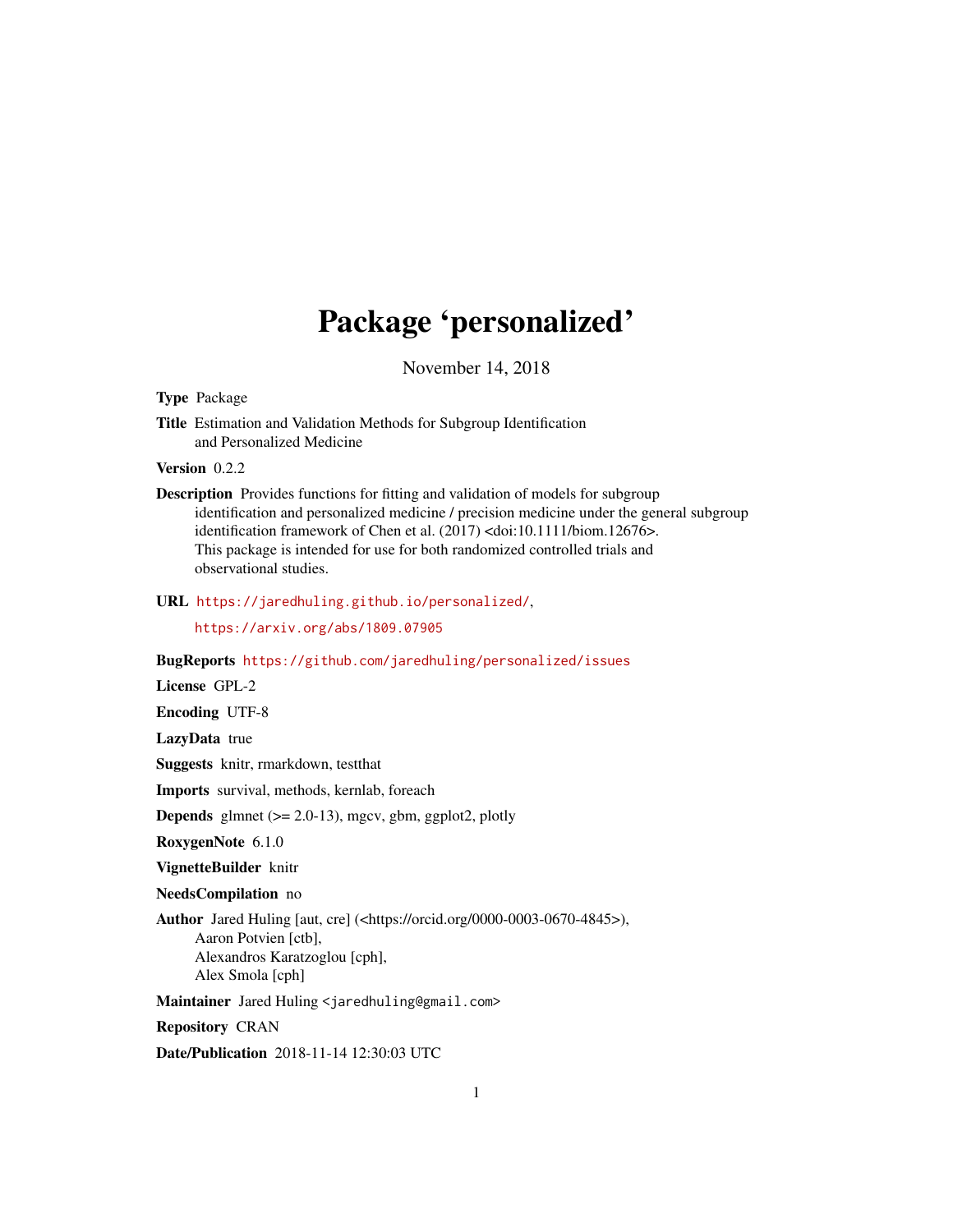## <span id="page-1-0"></span>R topics documented:

| Index |                                                                                                             | 36 |
|-------|-------------------------------------------------------------------------------------------------------------|----|
|       |                                                                                                             |    |
|       |                                                                                                             |    |
|       |                                                                                                             |    |
|       |                                                                                                             |    |
|       |                                                                                                             |    |
|       |                                                                                                             |    |
|       |                                                                                                             |    |
|       |                                                                                                             |    |
|       | $predict. subgroup_fitted \dots \dots \dots \dots \dots \dots \dots \dots \dots \dots \dots \dots \dots 21$ |    |
|       |                                                                                                             |    |
|       |                                                                                                             |    |
|       |                                                                                                             |    |
|       |                                                                                                             |    |
|       |                                                                                                             |    |

check.overlap *Check propensity score overlap*

### Description

Results in a plot to check whether the propensity score has adequate overlap between treatment groups

#### Usage

```
check.overlap(x, trt, propensity.func, type = c("histogram", "density",
  "both"), bins = 50L, alpha = ifelse(type == "both", 0.35, 0.5))
```
#### Arguments

| $\mathsf{x}$    | The design matrix (not including intercept term)                                                                                                                                                                                                                                                                                                                                                                                       |
|-----------------|----------------------------------------------------------------------------------------------------------------------------------------------------------------------------------------------------------------------------------------------------------------------------------------------------------------------------------------------------------------------------------------------------------------------------------------|
| trt             | treatment vector with each element equal to a 0 or a 1, with 1 indicating treat-<br>ment status is active.                                                                                                                                                                                                                                                                                                                             |
| propensity.func |                                                                                                                                                                                                                                                                                                                                                                                                                                        |
|                 | function that inputs the design matrix x and the treatment vector trt and outputs<br>the propensity score, ie $Pr(trt = 1   X = x)$ . Function should take two arguments<br>1) x and 2) trt. See example below. For a randomized controlled trial this can<br>simply be a function that returns a constant equal to the proportion of patients as-<br>signed to the treatment group, i.e.: propensity. func = function(x, trt) $0.5$ . |
| type            | Type of plot to create. Options are either a histogram (type = "histogram")<br>for each treatment group, a density (type $=$ "density") for each treatment<br>group, or to plot both a density and histogram (type = "code")                                                                                                                                                                                                           |
| bins            | integer number of bins for histograms when type = "histogram"                                                                                                                                                                                                                                                                                                                                                                          |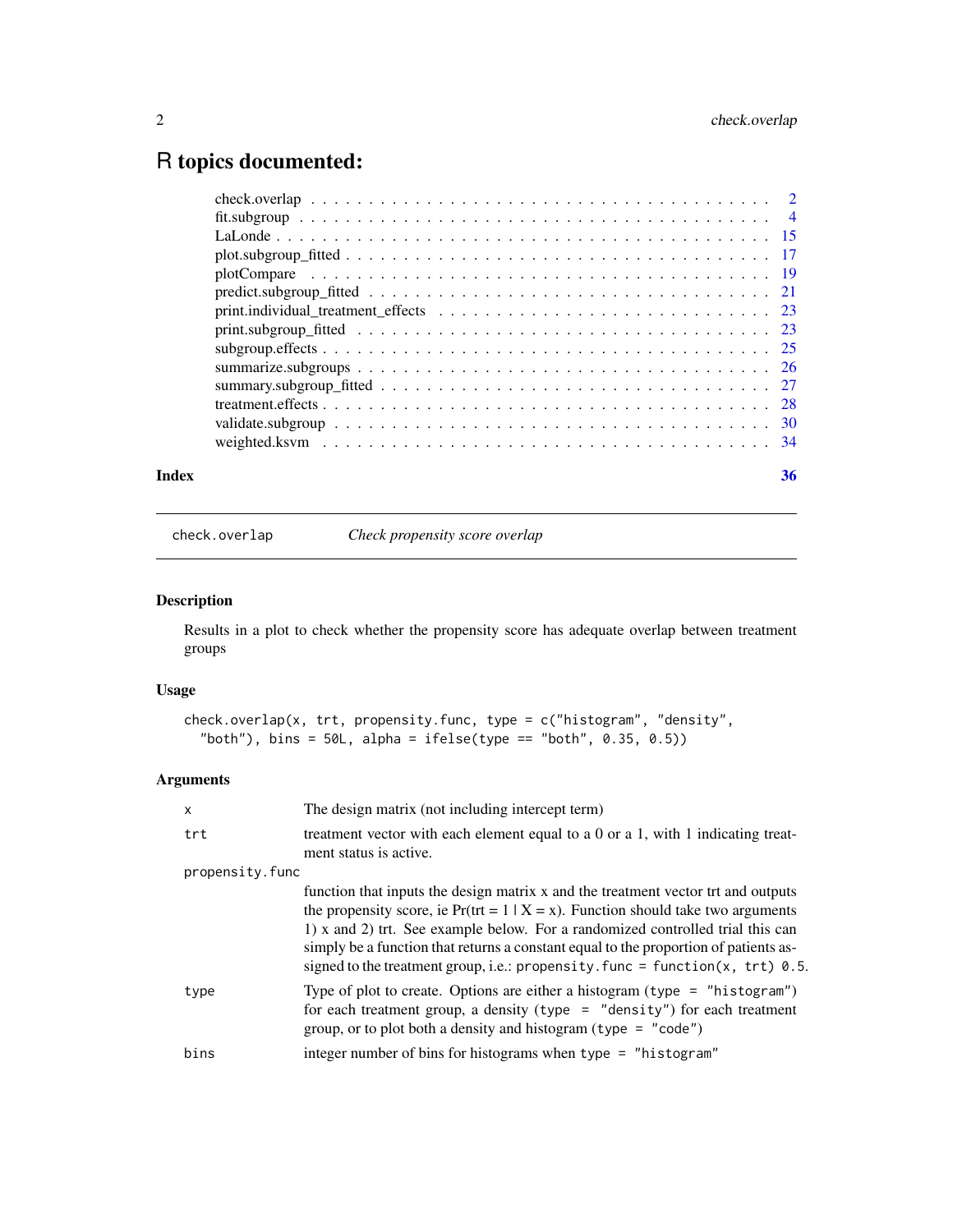#### check.overlap 3

alpha value between 0 and 1 indicating transparency level (1 for solid, 0 for fully transparent)

#### Examples

```
library(personalized)
set.seed(123)
n.obs <- 250
n. vars \leq -15x \le - matrix(rnorm(n.obs * n.vars, sd = 3), n.obs, n.vars)
# simulate non-randomized treatment
xbeta \ < -0.25 + 0.5 \times x[, 11] - 0.5 \times x[, 12]
trt.prob \leq -\exp(xbeta) / (1 + \exp(xbeta))trt01 <- rbinom(n.obs, 1, prob = trt.prob)
# create function for fitting propensity score model
prop.func <- function(x, trt)
{
    # fit propensity score model
    propens.model <- cv.glmnet(y = trt,
                               x = x, family = "binomial")
    pi.x <- predict(propens.model, s = "lambda.min",
                    newx = x, type = "response")[0, 1]pi.x
}
check.cverlap(x = x,trt = trt01,
              propensity.func = prop.func)
# now add density plot with histogram
check. overlap(x = x,trt = trt01,
              type = "both",
              propensity.func = prop.func)
# simulated non-randomized treatment with multiple levels
xbeta_1 <- 0.15 + 0.5 * x[, 9] - 0.25 * x[, 12]xbeta_2 <- 0.15 - 0.5 * x[,11] + 0.25 * x[,15]tr1.1.prob \leftarrow exp(xbeta_1) / (1 + exp(xbeta_1) + exp(xbeta_2))trt.2.prob \leftarrow exp(xbeta_2) / (1 + exp(xbeta_1) + exp(xbeta_2))trt.3. prob < -1 - (trt.1. prob + trt.2. prob)prob.mat <- cbind(trt.1.prob, trt.2.prob, trt.3.prob)
trt <- apply(prob.mat, 1, function(rr) rmultinom(1, 1, prob = rr))
trt \langle - apply(trt, 2, function(rr) which(rr == 1))
# use multinomial logistic regression model with lasso penalty for propensity
propensity.multinom.lasso <- function(x, trt)
{
```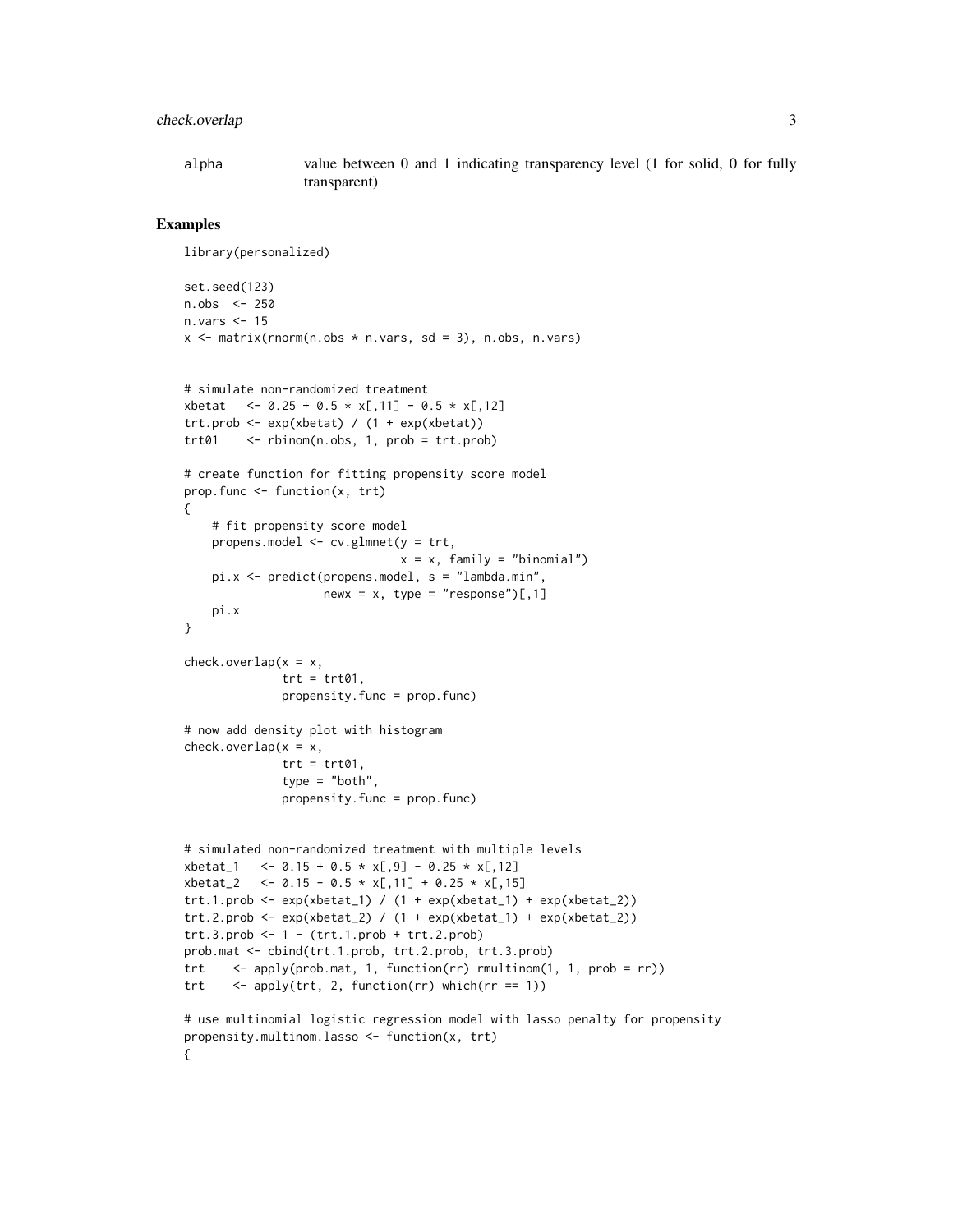```
if (!is.factor(trt)) trt <- as.factor(trt)
   gfit \leq cv.glmnet(y = trt, x = x, family = "multinomial")
    # predict returns a matrix of probabilities:
    # one column for each treatment level
   propens <- drop(predict(gfit, newx = x, type = "response", s = "lambda.min",
                            nfolds = 5, alpha = 0))
    # return the probability corresponding to the
    # treatment that was observed
    probs <- propens[,match(levels(trt), colnames(propens))]
    probs
}
check.overlap(x = x,
              trt = trt,type = "histogram",
              propensity.func = propensity.multinom.lasso)
```
<span id="page-3-1"></span>

fit.subgroup *Fitting subgroup identification models*

#### Description

Fits subgroup identification model class of Chen, et al (2017)

#### Usage

```
fit.subgroup(x, y, trt, propensity.func = NULL,loss = c("sq_loss_lasso", "logistic_loss_lasso", "poisson_loss_lasso",
 "cox_loss_lasso", "owl_logistic_loss_lasso",
 "owl_logistic_flip_loss_lasso", "owl_hinge_loss", "owl_hinge_flip_loss",
 "sq_loss_lasso_gam", "poisson_loss_lasso_gam", "logistic_loss_lasso_gam",
 "sq_loss_gam", "poisson_loss_gam", "logistic_loss_gam",
 "owl_logistic_loss_gam", "owl_logistic_flip_loss_gam",
 "owl_logistic_loss_lasso_gam", "owl_logistic_flip_loss_lasso_gam",
 "sq_loss_gbm", "poisson_loss_gbm", "logistic_loss_gbm", "cox_loss_gbm",
     "custom"), method = c("weighting", "a_learning"), match.id = NULL,
 augment.func = NULL, fit.custom.loss = NULL, cutpoint = 0,
 larger.outcome.better = TRUE, reference.trt = NULL, retcall = TRUE,
 ...)
```
<span id="page-3-0"></span>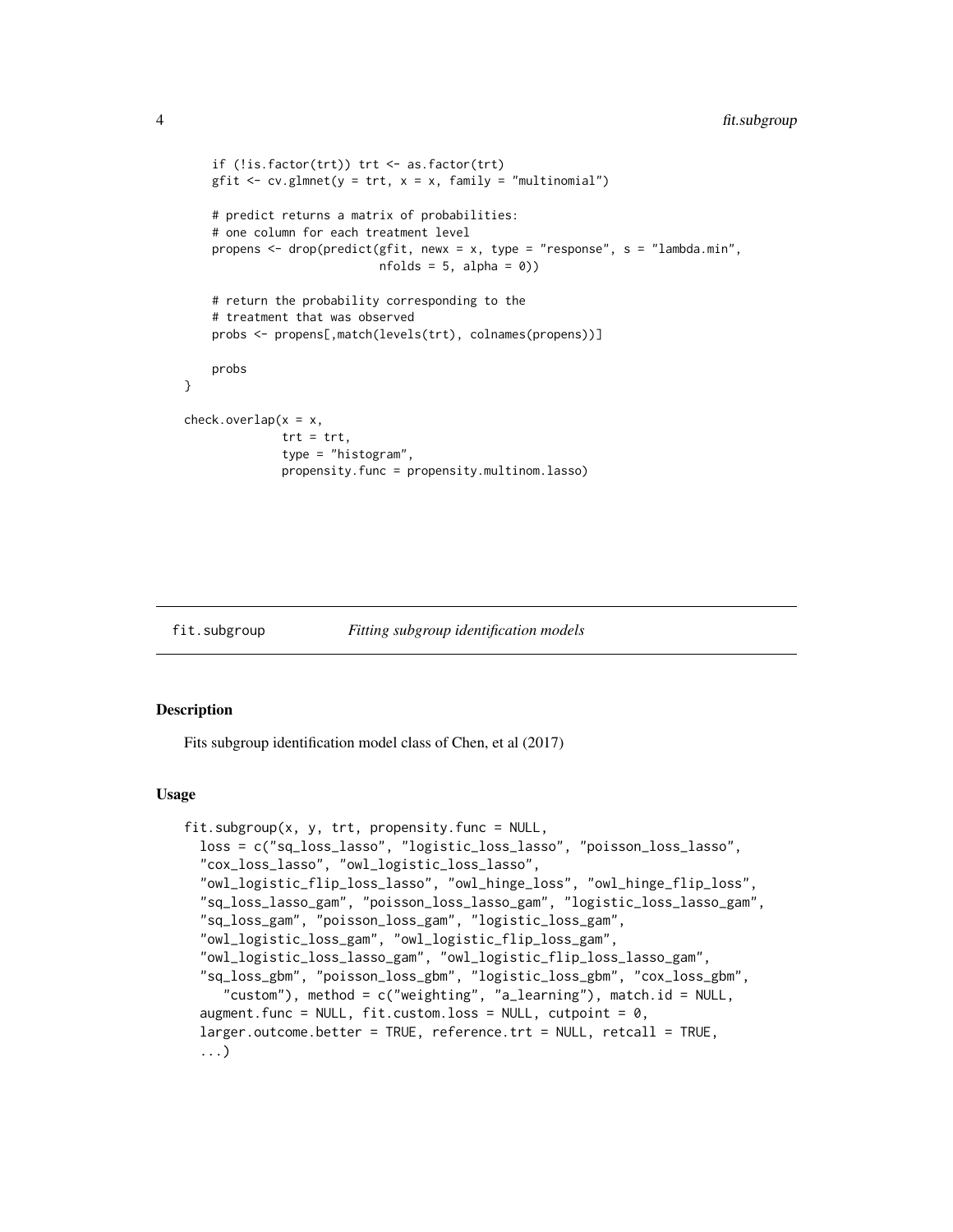#### fit.subgroup 5

#### **Arguments**

| $\mathsf{x}$ | The design matrix (not including intercept term)                                                           |
|--------------|------------------------------------------------------------------------------------------------------------|
| <b>y</b>     | The response vector                                                                                        |
| trt          | treatment vector with each element equal to a 0 or a 1, with 1 indicating treat-<br>ment status is active. |
|              |                                                                                                            |

propensity.func

function that inputs the design matrix x and the treatment vector trt and outputs the propensity score, ie Pr(trt =  $1 | X = x$ ). Function should take two arguments 1) x and 2) trt. See example below. For a randomized controlled trial this can simply be a function that returns a constant equal to the proportion of patients assigned to the treatment group, i.e.: propensity. func = function(x, trt)  $0.5$ .

loss choice of both the M function from Chen, et al (2017) and potentially the penalty used for variable selection. All loss options starting with sq loss use  $M(y, y)$  $= (v - y)$  ^ 2, all options starting with logistic\_loss use the logistic loss:  $M(y, y) = y * log(1 + exp{-y})$ , and all options starting with cox\_loss use the negative partial likelihood loss for the Cox PH model. All options ending with lasso have a lasso penalty added to the loss for variable selection. sq\_loss\_lasso\_gam and logistic\_loss\_lasso\_gam first use the lasso to select variables and then fit a generalized additive model with nonparametric additive terms for each selected variable. sq\_loss\_gam involves a squared error loss with a generalized additive model and no variable selection. sq\_loss\_gbm involves a squared error loss with a gradient-boosted decision trees model for the benefit score; this allows for flexible estimation using machine learning and can be useful when the underlying treatment-covariate interaction is complex.

#### • Continuous Outcomes

- $-$  "sq\_loss\_lasso" M(y, v) = (v y) ^ 2 with linear model and lasso penalty
- $-$  "owl\_logistic\_loss\_lasso" M(y, v) = ylog(1 + exp{-v}) (method of Regularized Outcome Weighted Subgroup Identification)
- $-$  "owl\_logistic\_flip\_loss\_lasso" M(y, v) =  $|y|log(1 + exp{-sign(y)v})|$
- "owl\_hinge\_loss"  $M(y, y) = ymax(0, 1 y)$  (method of Estimating individualized treatment rules using outcome weighted learning)
- $-$  "owl\_hinge\_flip\_loss" M(y, v) =  $|y|max(0, 1 sign(y)v)|$
- $-$  "sq\_loss\_lasso\_gam" M(y, v) = (v y) ^ 2 with variables selected by lasso penalty and generalized additive model fit on the selected variables
- "sq\_loss\_gam" M(y, v) = (v y) ^ 2 with generalized additive model fit on all variables
- $-$  "owl\_logistic\_loss\_gam"  $M(y, y) = y\log(1 + \exp\{-y\})$  with generalized additive model fit on all variables
- $-$  "owl\_logistic\_flip\_loss\_gam"  $M(y, v) = |y|log(1 + exp{-sign(y)v})$ with generalized additive model fit on all variables
- $-$  "owl\_logistic\_loss\_lasso\_gam"  $M(y, v) = y \log(1 + exp{-v})$  with variables selected by lasso penalty and generalized additive model fit on the selected variables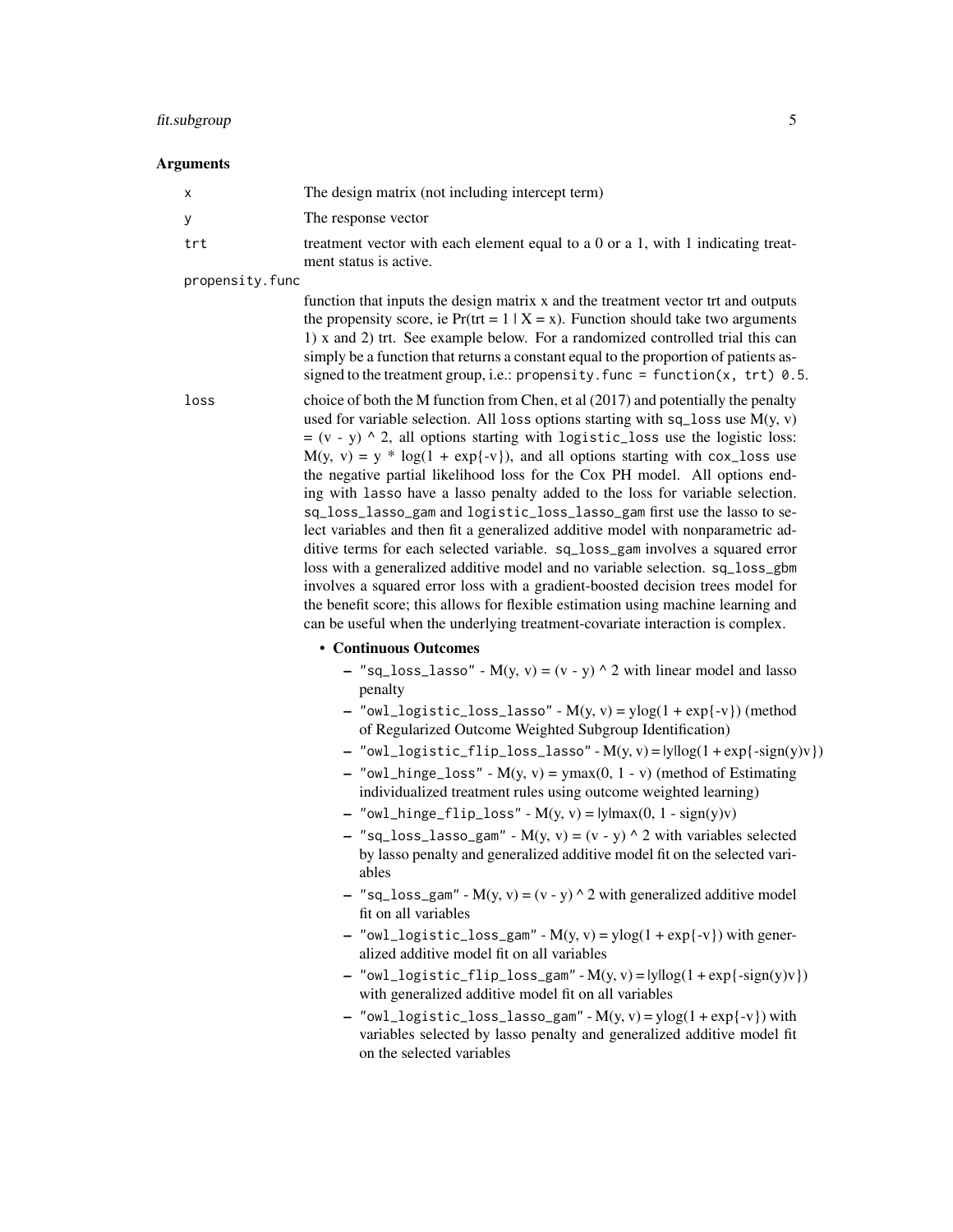- $-$  "owl\_logistic\_flip\_loss\_lasso\_gam"  $M(y, v) = |y|log(1 + exp{-\frac{1}{2}})$  $sign(y)y)$ ) with variables selected by lasso penalty and generalized additive model fit on the selected variables
- $-$  "sq\_loss\_gbm" M(y, v) = (v y) ^ 2 with gradient-boosted decision trees model
- Binary Outcomes
	- All losses for continuous outcomes can be used plus the following:
	- "logistic\_loss\_lasso"  $M(y, v) = -[yv log(1 + exp{-v})]$  with with linear model and lasso penalty
	- $-$  "logistic\_loss\_lasso\_gam" M(y, y) = -[yv log(1 + exp{-v})] with variables selected by lasso penalty and generalized additive model fit on the selected variables
	- "logistic\_loss\_gam"  $M(y, y) = -[yy log(1 + exp{-y})]$  with generalized additive model fit on all variables
	- "logistic\_loss\_gbm" M(y, v) = -[yv log(1 + exp{-v})] with gradientboosted decision trees model

#### • Count Outcomes

- All losses for continuous outcomes can be used plus the following:
- $-$  "poisson\_loss\_lasso" M(y, y) = -[yv exp(y)] with with linear model and lasso penalty
- "poisson\_loss\_lasso\_gam"  $M(y, v) = -[yv exp(v)]$  with variables selected by lasso penalty and generalized additive model fit on the selected variables
- $-$  "poisson\_loss\_gam" M(y, v) = -[yv exp(v)] with generalized additive model fit on all variables
- "poisson\_loss\_gbm"  $M(y, y) = -[yy exp(y)]$  with gradient-boosted decision trees model

#### • Time-to-Event Outcomes

- "cox\_loss\_lasso" M corresponds to the negative partial likelihood of the cox model with linear model and additionally a lasso penalty
- "cox\_loss\_gbm" M corresponds to the negative partial likelihood of the cox model with gradient-boosted decision trees model

method subgroup ID model type. Either the weighting or A-learning method of Chen et al, (2017)

match.id a (character, factor, or integer) vector with length equal to the number of observations in x indicating using integers or levels of a factor vector which patients are in which matched groups. Defaults to NULL and assumes the samples are not from a matched cohort. Matched case-control groups can be created using any method (propensity score matching, optimal matching, etc). If each case is matched with a control or multiple controls, this would indicate which casecontrol pairs or groups go together. If match.id is supplied, then it is unecessary to specify a function via the propensity. func argument. A quick usage example: if the first patient is a case and the second and third are controls matched to it, and the fouth patient is a case and the fifth through seventh patients are matched with it, then the user should specify match.id =  $c(1,1,1,2,2,2,2)$ or match.id =  $c(rep("Grp1", 3), rep("Grp2", 4))$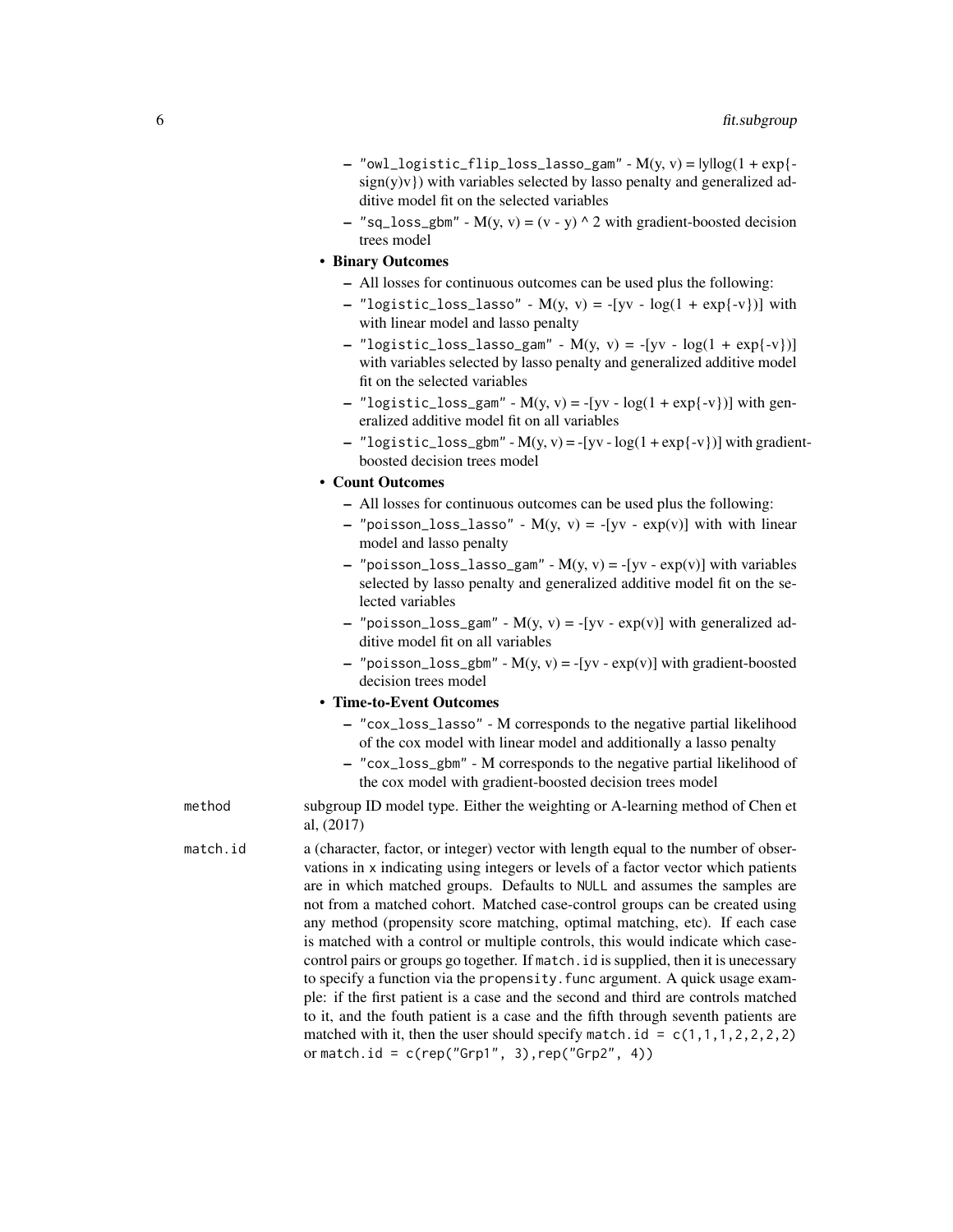augment. func function which inputs the response  $y$ , the covariates  $x$ , and  $trt$  and outputs predicted values (on the link scale) for the response using a model constructed with x. augment. func() can also be simply a function of x and y. This function is used for efficiency augmentation. When the form of the augmentation function is correct, it can provide efficient estimation of the subgroups. Some examples of possible augmentation functions are:

> Example 1: augment.func <- function(x, y) {lmod <- lm(y ~ x); return(fitted(lmod))} Example 2:

```
augment.func \leq function(x, y, trt) {
    data \leq data.frame(x, y, trt)lmod \leq lm(y \sim x \star trt)
   ## get predictions when trt = 1data$trt <- 1
    preds_1 <- predict(lmod, data)
    ## get predictions when tr t = -1datatrt <- -1
    preds_n1 <- predict(lmod, data)
   ## return predictions averaged over trt
    return(0.5 * (preds_1 + preds_n))}
```
For binary and time-to-event outcomes, make sure that predictions are returned on the scale of the predictors

Example 3:

```
augment.func \leq function(x, y) {
        bmod \leq glm(y \sim x, family = binomial())
        return(predict(bmod, type = "link"))
    }
```
fit.custom.loss

A function which *minimizes* a user-specified custom loss function M(y,v) to be used in model fitting. If provided, fit.custom.loss should take the modified design matrix (which includes an intercept term) as an argument and the responses and optimize a custom weighted loss function.

The loss function  $M(y, v)$  to be minimized **MUST** meet the following two criteria:

- 1.  $D_M(y, v) = \partial M(y, v) / \partial v$  must be increasing in v for each fixed y.  $D_M(y, v)$ is the partial derivative of the loss function  $M(y, v)$  with respect to v
- 2.  $D_M(y, 0)$  is monotone in y

An example of a valid loss function is  $M(y, v) = (y - v)^2$ . In this case  $D_M(y, v) = -2(y - v)$ . See Chen et al. (2017) for more details on the restrictions on the loss function  $M(y, v)$ .

The provided function MUST return a list with the following elements: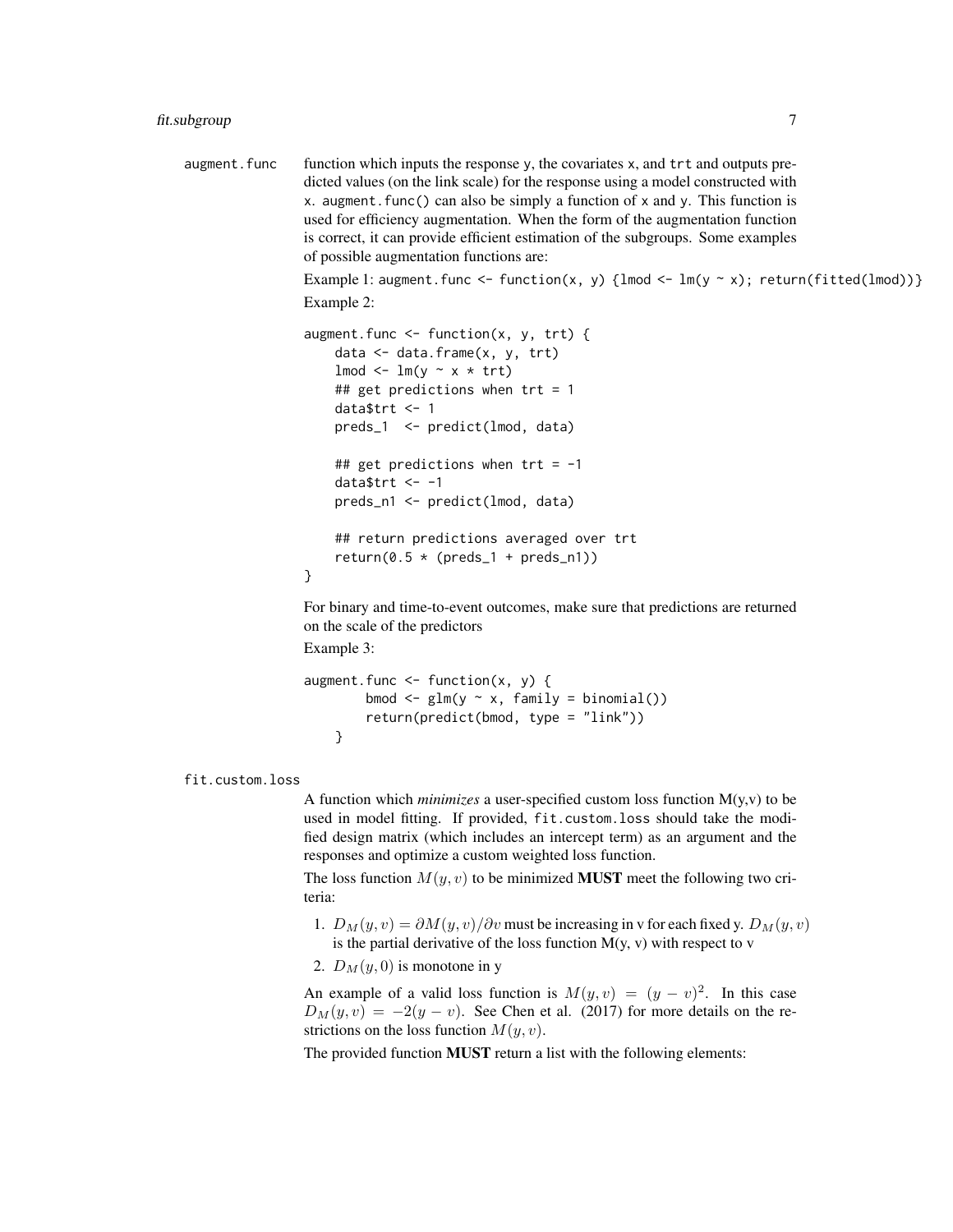- predict a function that inputs a design matrix and a 'type' argument for the type of predictions and outputs a vector of predictions on the scale of the linear predictor. Note that the matrix provided to 'fit.custom.loss' has a column appended to the first column of x corresponding to the treatment main effect. Thus, the prediction function should deal with this, e.g. predict(model, cbind(1, x))
- model a fitted model object returned by the underlying fitting function
- coefficients if the underlying fitting function yields a vector of coefficient estimates, they should be provided here

The provided function MUST be a function with the following arguments:

- 1. x design matrix
- 2. y vector of responses
- 3. weights vector for observations weights. The underlying loss function MUST have samples weighted according to this vector. See below example
- 4. ... additional arguments passed via '...'. This can be used so that users can specify more arguments to the underlying fitting function if so desired.

The provided function can also optionally take the following arguments:

- match.id vector of case/control cluster IDs. This is useful if cross validation is used in the underlying fitting function in which case it is advisable to sample whole clusters randomly instead of individual observations.
- offset if efficiency augmentation is used, the predictions from the outcome model from augment.func will be provided via the offset argument, which can be used as an offset in the underlying fitting function as a means of incorporating the efficiency augmentation model's predictions
- trt vector of treatment statuses
- family family of outcome
- n.trts numer of treatment levels. Can be useful if there are more than 2 treatment levels

Example 1: Here we minimize  $M(y, v) = (y - v)^2$ 

```
fit.custom.loss <- function(x, y, weights, ...) {
    df \leq data.frame(y = y, x)
    # minimize squared error loss with NO lasso penalty
    lmf \leq - lm(y \sim x - 1, weights = weights,
              data = df, ...# save coefficients
    cfs = coef(lmf)# create prediction function. Notice
    # how a column of 1's is appended
    # to ensure treatment main effects are included
    # in predictions
    prd = function(x, type = "response"){
```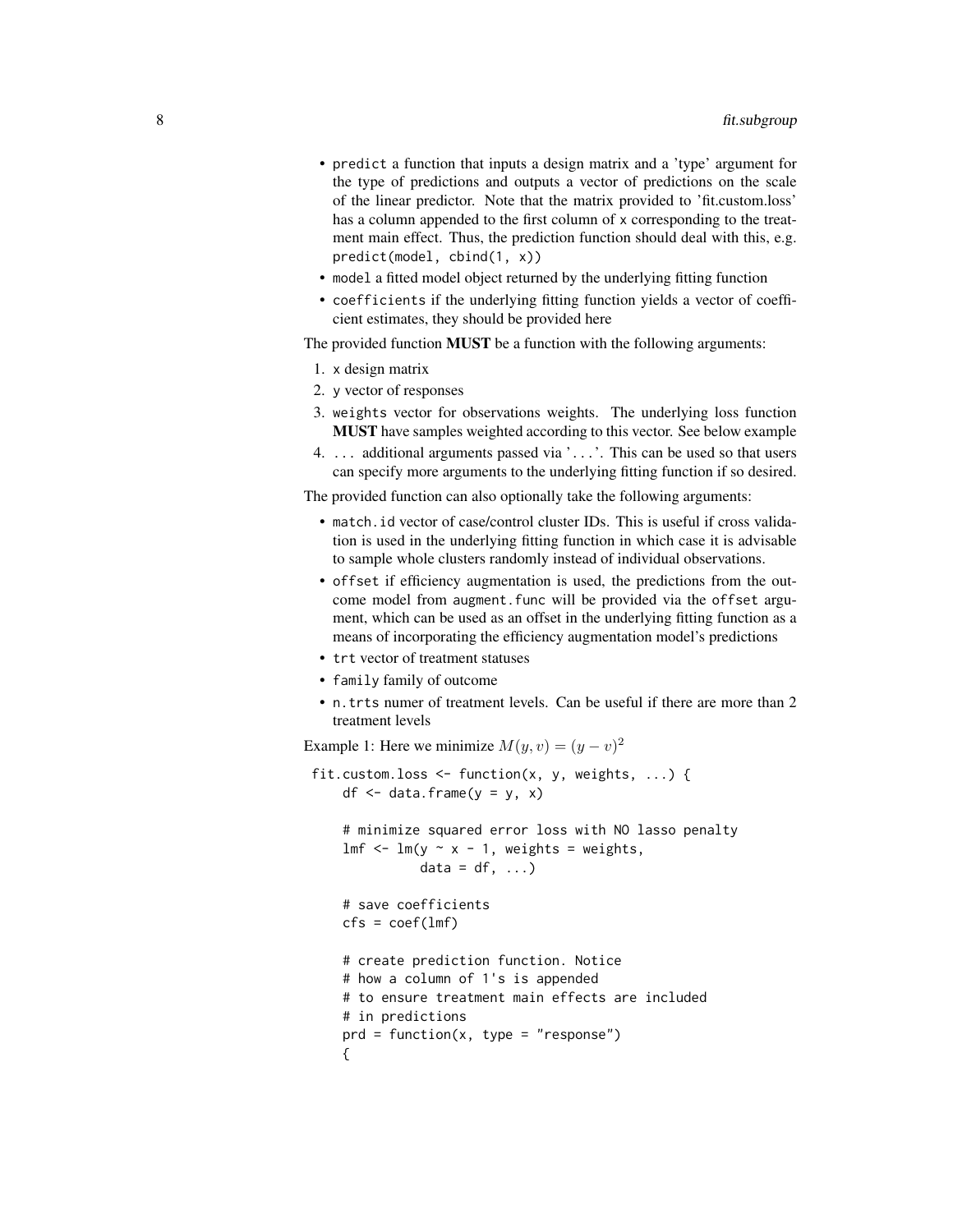```
dfte \le cbind(1, x)
                           colnames(dfte) <- names(cfs)
                           predict(lmf, data.frame(dfte))
                       }
                      # return lost of required components
                      list(predict = prd, model = Imf, coefficient = cfs)}
                 Example 2: M(y, v) = y \exp(-v)fit.expo.loss \leq function(x, y, weights, ...)
                  {
                      ## define loss function to be minimized
                      expo.loss <- function(beta, x, y, weights) {
                           sum(weights * y * exp(-drop(tcrossprod(x, t(beta))))}
                      # use optim() to minimize loss function
                     opt \le- optim(rep(0, NCOL(x)), fn = expo.loss, x = x, y = y, weights = weights)
                      coefs <- opt$par
                      pred \leq function(x, type = "response") {
                           tcrossprod(cbind(1, x), t(coefs))
                       }
                      # return list of required components
                      list(predict = pred, model = opt, coefficients = coefs)
                  }
cutpoint numeric value for patients with benefit scores above which (or below which if
                 larger.outcome.better = FALSE) will be recommended to be in the treat-
                 ment group. Can also set cutpoint = "median", which will use the median
                 value of the benefit scores as the cutpoint or can set specific quantile values via
                 "quantx" where "x" is a number between 0 and 100 representing the quantile
                 value; e.g. cutpoint = "quant75" will use the 75th perent upper quantile of
                 the benefit scores as the quantile.
larger.outcome.better
                 boolean value of whether a larger outcome is better/preferable. Set to TRUE if
                 a larger outcome is better/preferable and set to FALSE if a smaller outcome is
                 better/preferable. Defaults to TRUE.
reference.trt which treatment should be treated as the reference treatment. Defaults to the
                 first level of trt if trt is a factor or the first alphabetical or numerically first
                 treatment level. Not used for multiple treatment fitting with OWL-type losses.
retcall boolean value. if TRUE then the passed arguments will be saved. Do not set to
                 FALSE if the validate.subgroup() function will later be used for your fitted
                 subgroup model. Only set to FALSE if memory is limited as setting to TRUE saves
                 the design matrix to the fitted object
```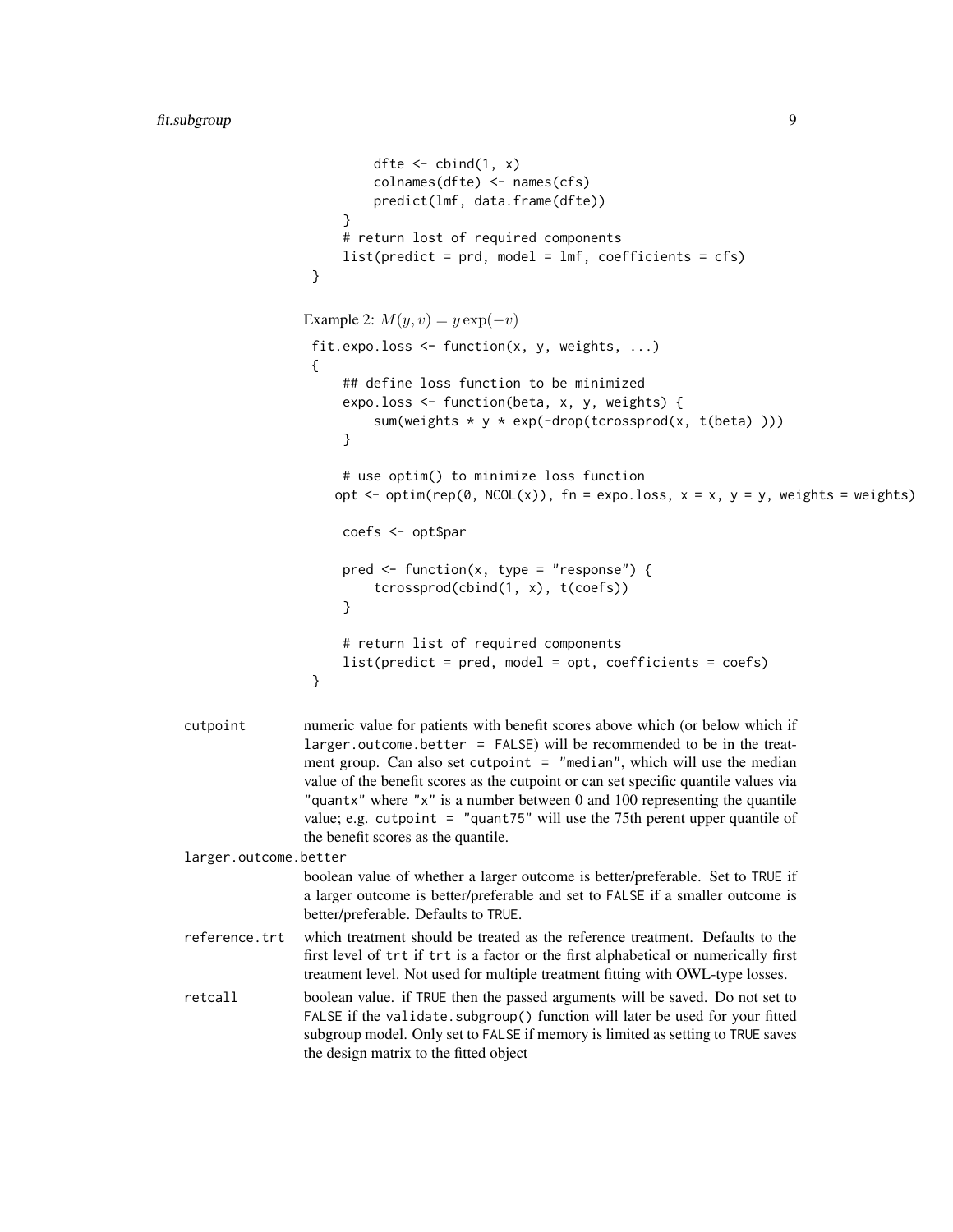<span id="page-9-0"></span>

| the gam method argument, supply method gam, ie method gam $=$ "REML".<br>and <b>i</b> pop from the <b>kernlab</b> package | . | options to be passed to underlying fitting function. For all loss options with         |
|---------------------------------------------------------------------------------------------------------------------------|---|----------------------------------------------------------------------------------------|
|                                                                                                                           |   | 'lasso', this will be passed to cv. glmnet. For all loss options with 'gam', this      |
|                                                                                                                           |   | will be passed to gam from the <b>mgcv</b> package Note that for all loss options that |
|                                                                                                                           |   | use gam() from the <b>mgcv</b> package, the user cannot supply the gam argument        |
|                                                                                                                           |   | method because it is also an argument of fit. subgroup, so instead, to change          |
|                                                                                                                           |   |                                                                                        |
|                                                                                                                           |   | For all loss options with 'hinge', this will be passed to both weighted, ksym          |
|                                                                                                                           |   |                                                                                        |

### Value

An object of class "subgroup\_fitted".

| predict               | A function that returns predictions of the covariate-conditional treatment effects                                                                                                                      |
|-----------------------|---------------------------------------------------------------------------------------------------------------------------------------------------------------------------------------------------------|
| model                 | An object returned by the underlying fitting function used. For example, if the<br>lasso use used to fit the underlying subgroup identification model, this will be<br>an object returned by cv.glmnet. |
| coefficients          | If the underlying subgroup identification model is parametric, coefficients<br>will contain the estimated coefficients of the model.                                                                    |
| call                  | The call that produced the returned object. If $retcall = TRUE$ , this will contain<br>all objects supplied to fit. subgroup()                                                                          |
| family                | The family corresponding to the outcome provided                                                                                                                                                        |
| loss                  | The loss function used                                                                                                                                                                                  |
| method                | The method used (either weighting or A-learning)                                                                                                                                                        |
| propensity.func       |                                                                                                                                                                                                         |
|                       | The propensity score function used                                                                                                                                                                      |
| larger.outcome.better |                                                                                                                                                                                                         |
|                       | If larger outcomes are preferred for this model                                                                                                                                                         |
| cutpoint              | Benefit score cutoff value used for determining subgroups                                                                                                                                               |
| var.names             | The names of all variables used                                                                                                                                                                         |
| n.trts                | The number of treatment levels                                                                                                                                                                          |
| comparison.trts       |                                                                                                                                                                                                         |
|                       | All treatment levels other than the reference level                                                                                                                                                     |
| reference.trt         | The reference level for the treatment. This should usually be the control group/level                                                                                                                   |
| trts                  | All treatment levels                                                                                                                                                                                    |
| trt.received          | The vector of treatment assignments                                                                                                                                                                     |
| pi.x                  | A vector of propensity scores                                                                                                                                                                           |
| У                     | A vector of outcomes                                                                                                                                                                                    |
|                       | benefit.scores A vector of conditional treatment effects, i.e. benefit scores                                                                                                                           |
| recommended.trts      |                                                                                                                                                                                                         |
|                       | A vector of treatment recommendations (i.e. for each patient, which treatment                                                                                                                           |

results in the best expected potential outcomes)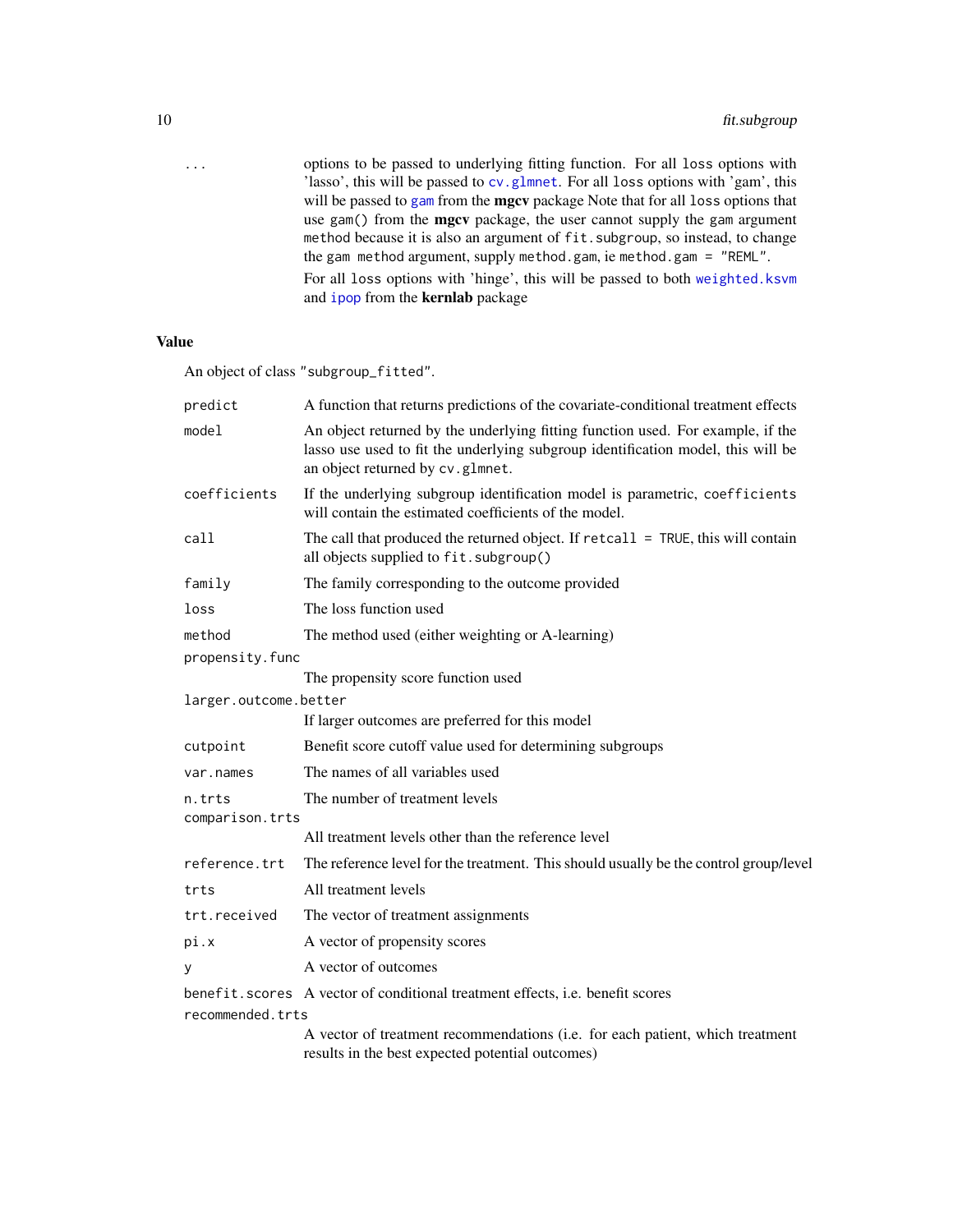#### <span id="page-10-0"></span>fit.subgroup 11

subgroup.trt.effects

(Biased) estimates of the conditional treatment effects and conditional outcomes. These are essentially just empirical averages within different combinations of treatment assignments and treatment recommendations

individual.trt.effects

estimates of the individual treatment effects as returned by [treat.effects](#page-27-1)

#### References

Chen, S., Tian, L., Cai, T. and Yu, M. (2017), A general statistical framework for subgroup identification and comparative treatment scoring. Biometrics. doi:10.1111/biom.12676 [http://onlinelib](http://onlinelibrary.wiley.com/doi/10.1111/biom.12676/abstract)rary. [wiley.com/doi/10.1111/biom.12676/abstract](http://onlinelibrary.wiley.com/doi/10.1111/biom.12676/abstract)

Xu, Y., Yu, M., Zhao, Y. Q., Li, Q., Wang, S., & Shao, J. (2015), Regularized outcome weighted subgroup identification for differential treatment effects. Biometrics, 71(3), 645-653. doi: 10.1111/biom.12322 <http://onlinelibrary.wiley.com/doi/10.1111/biom.12322/full>

Zhao, Y., Zeng, D., Rush, A. J., & Kosorok, M. R. (2012), Estimating individualized treatment rules using outcome weighted learning. Journal of the American Statistical Association, 107(499), 1106- 1118. doi: 10.1080/01621459.2012.695674 <http://dx.doi.org/10.1080/01621459.2012.695674>

#### See Also

validate. subgroup for function which creates validation results for subgroup identification models, [predict.subgroup\\_fitted](#page-20-1) for a prediction function for fitted models from fit.subgroup, [plot.subgroup\\_fitted](#page-16-1) for a function which plots results from fitted models, and [print.subgroup\\_fitted](#page-22-1) for arguments for printing options for fit.subgroup(). from fit.subgroup.

#### Examples

library(personalized)

```
set.seed(123)
n.obs <- 500
n.vars <- 15
x \le matrix(rnorm(n.obs * n.vars, sd = 3), n.obs, n.vars)
# simulate non-randomized treatment
xbetat \leq -0.5 + 0.5 \times x[, 7] -0.5 \times x[, 9]
trt.prob <- exp(xbetat) / (1 + exp(xbeta))trt01 <- rbinom(n.obs, 1, prob = trt.prob)
trt \leq -2 \times trt01 - 1# simulate response
# delta below drives treatment effect heterogeneity
delta <- 2 * (0.5 + x[, 2] - x[, 3] - x[, 11] + x[, 1] * x[, 12]xbeta <- x[,1] + x[,11] - 2 * x[,12]^2 + x[,13] + 0.5 * x[,15] ^ 2
xbeta <- xbeta + delta * trt
```
# continuous outcomes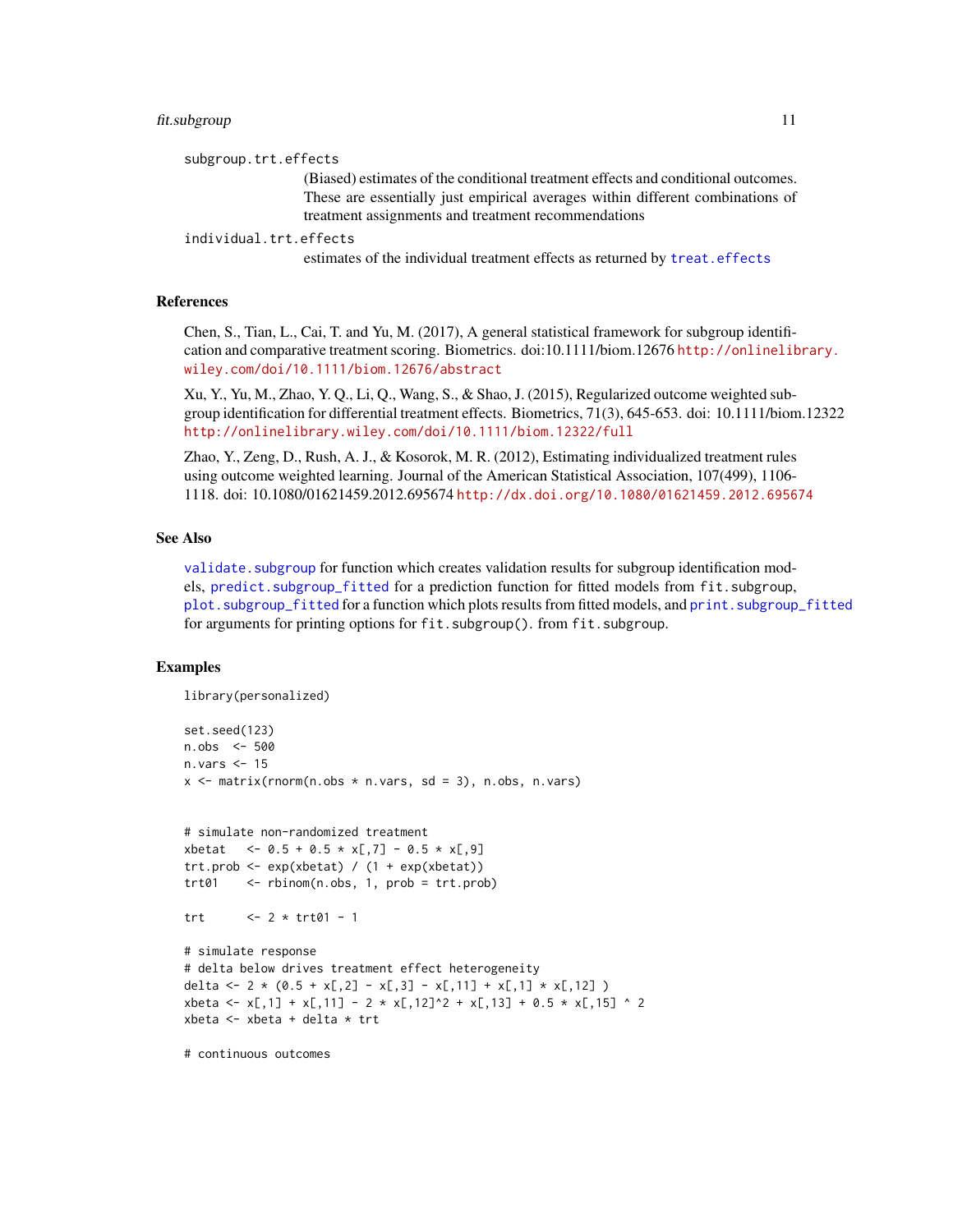```
y \le - drop(xbeta) + rnorm(n.obs, sd = 2)
# binary outcomes
y.binary \leq -1 \times (xbeta + rnorm(n.obs, sd = 2) > 0)
# count outcomes
y.count \le round(abs(xbeta + rnorm(n.obs, sd = 2)))
# time-to-event outcomes
surv.time \leq -\exp(-20 - \text{xbeta} + \text{rnorm}(n.\text{obs}, \text{sd} = 1))cens.time <- exp(rnorm(n.obs, sd = 3))
y.time.to.event <- pmin(surv.time, cens.time)
status <- 1 * (surv.time <= cens.time)
# create function for fitting propensity score model
prop.func <- function(x, trt)
{
    # fit propensity score model
   propens.model <- cv.glmnet(y = trt,
                              x = x, family = "binomial")
   pi.x <- predict(propens.model, s = "lambda.min",
                   newx = x, type = "response")[0, 1]pi.x
}
#################### Continuous outcomes ################################
subgrp.model \leq fit.subgroup(x = x, y = y,
                           trt = trt01,propensity.func = prop.func,
                           loss = "sq_loss\_lasso",nfolds = 10) # option for cv.glmnet
summary(subgrp.model)
# estimates of the individual-specific
# treatment effect estimates:
subgrp.model$individual.trt.effects
# fit lasso + gam model with REML option for gam
subgrp.modelg \leq fit.subgroup(x = x, y = y,
                            trt = trt01,propensity.func = prop.func,
                            loss = "sq_loss_lasso_gam",
                            method.gam = "REML", # option for gam
                            nfolds = 5 # option for cv.glmnet
```
subgrp.modelg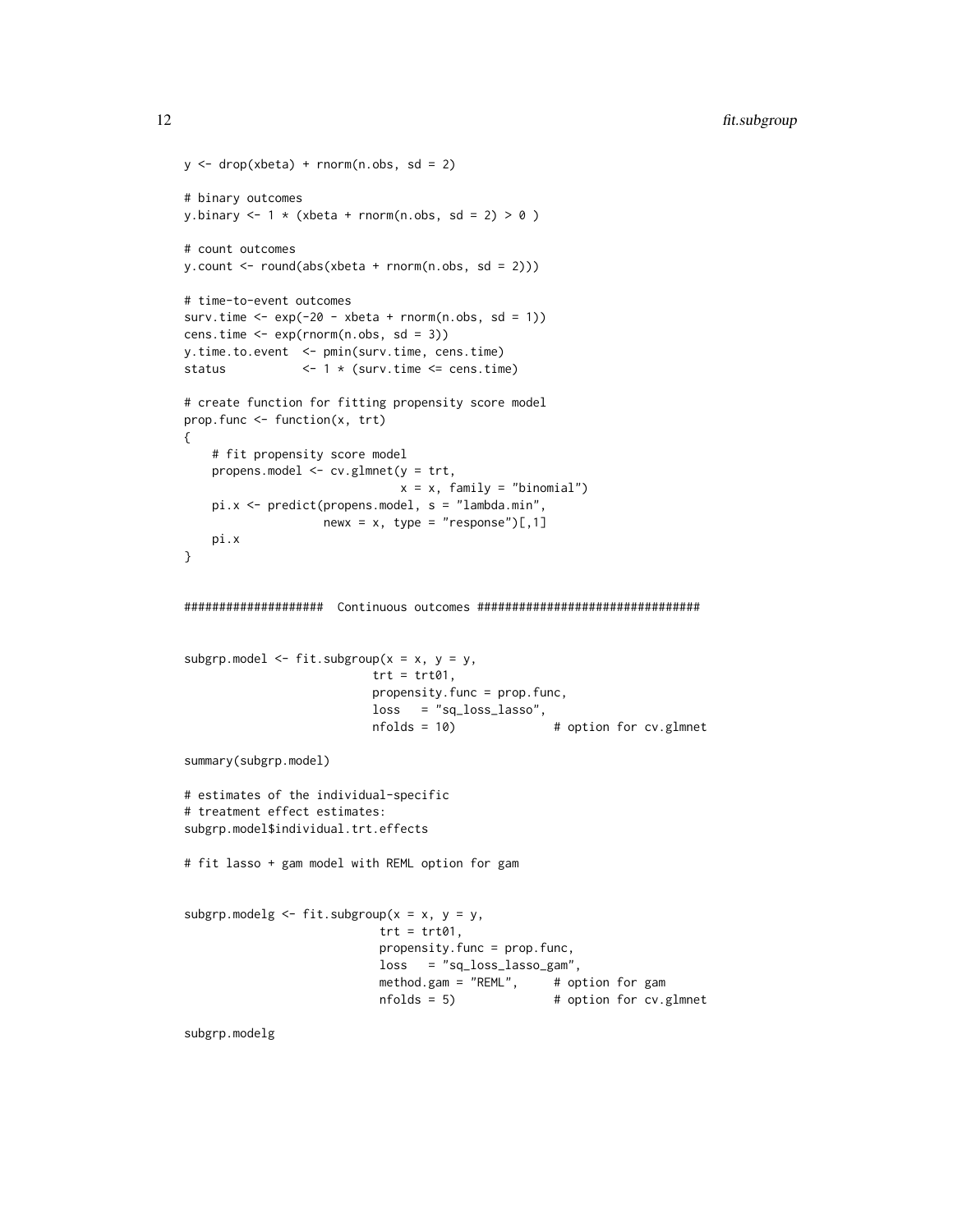```
#################### Using an augmentation function #####################
## augmentation funcions involve modeling the conditional mean E[Y|T, X]
## and returning predictions that are averaged over the treatment values
## return <- 1/2 * (hat{E}[Y|T=1, X] + hat{E}[Y|T=-1, X])
##########################################################################
augment.func \leq function(x, y, trt) {
   data <- data.frame(x, y, trt)
   xm <- model.matrix(y~trt*x-1, data = data)
   lmod < -cv.glmnet(y = y, x = xm)## get predictions when trt = 1data$trt <- 1
   xm <- model.matrix(y~trt*x-1, data = data)
   preds_1 <- predict(lmod, xm, s = "lambda.min")
   ## get predictions when tr = -1datatrt <- -1
   xm <- model.matrix(y~trt*x-1, data = data)
   preds_n1 <- predict(lmod, xm, s = "lambda.min")
   ## return predictions averaged over trt
   return(0.5 * (preds_1 + preds_n))}
subgrp.model.aug \leq fit.subgroup(x = x, y = y,
                          trt = trt01,
                          propensity.func = prop.func,
                          augment.func = augment.func,loss = "sq_loss_lasso",
                          nfolds = 10) # option for cv.glmnet
summary(subgrp.model.aug)
#################### Binary outcomes ####################################
# use logistic loss for binary outcomes
subgrp.model.bin <- fit.subgroup(x = x, y = y.binary,
                          trt = trt01,propensity.func = prop.func,
                          loss = "logistic_loss_lasso",
                          type.measure = "auc", # option for cv.glmnet
                          nfolds = 5) # option for cv.glmnet
subgrp.model.bin
#################### Count outcomes #####################################
# use poisson loss for count/poisson outcomes
```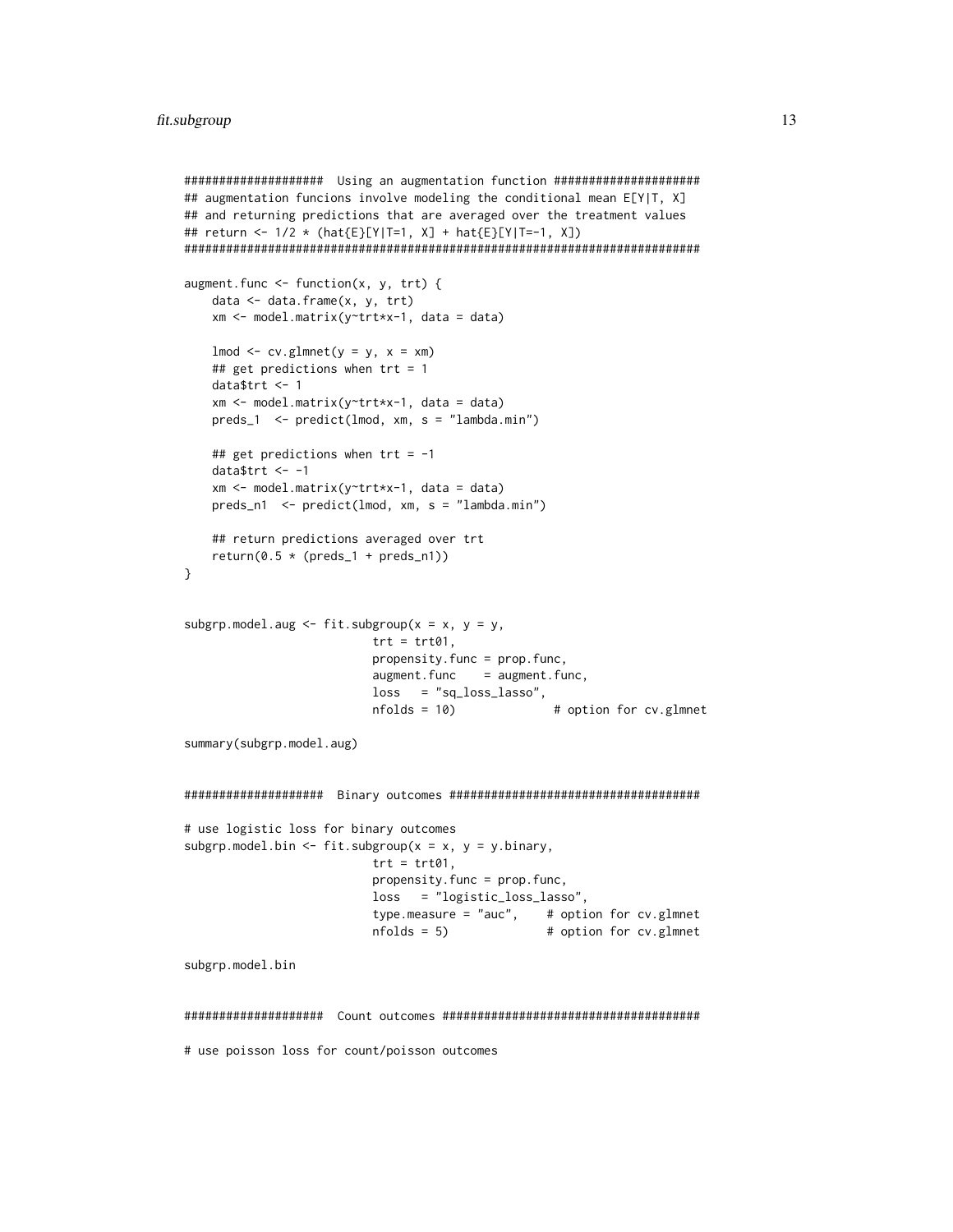```
subgrp.model.poisson <- fit.subgroup(x = x, y = y.count,
                          trt = trt01,
                          propensity.func = prop.func,
                          loss = "poisson_loss_lasso",
                          type.measure = "mse", # option for cv.glmnet
                          nfolds = 5) # option for cv.glmnet
subgrp.model.poisson
#################### Time-to-event outcomes #############################
library(survival)
subgrp.model.cox <- fit.subgroup(x = x, y = Surv(y.time.to.event, status),
                          trt = trt01,propensity.func = prop.func,
                          loss = "cox_loss_lasso",
                          nfolds = 5 # option for cv.glmnet
subgrp.model.cox
#################### Using custom loss functions ########################
## Use custom loss function for binary outcomes
fit.custom.loss.bin <- function(x, y, weights, offset, ...) {
   df \leftarrow data.frame(y = y, x)# minimize logistic loss with NO lasso penalty
    # with allowance for efficiency augmentation
   glmf \leq glm(y \sim x - 1, weights = weights,
               offset = offset, # offset term allows for efficiency augmentation
               family = binomial(), ...,# save coefficients
   cfs = coef(glmf)# create prediction function.
   prd = function(x, type = "response") {
        dfte \leftarrow cbind(1, x)
        colnames(dfte) <- names(cfs)
        ## predictions must be returned on the scale
        ## of the linear predictor
        predict(glmf, data.frame(dfte), type = "link")
   }
   # return lost of required components
   list(predict = prd, model = glmf, coefficient = cfs)}
```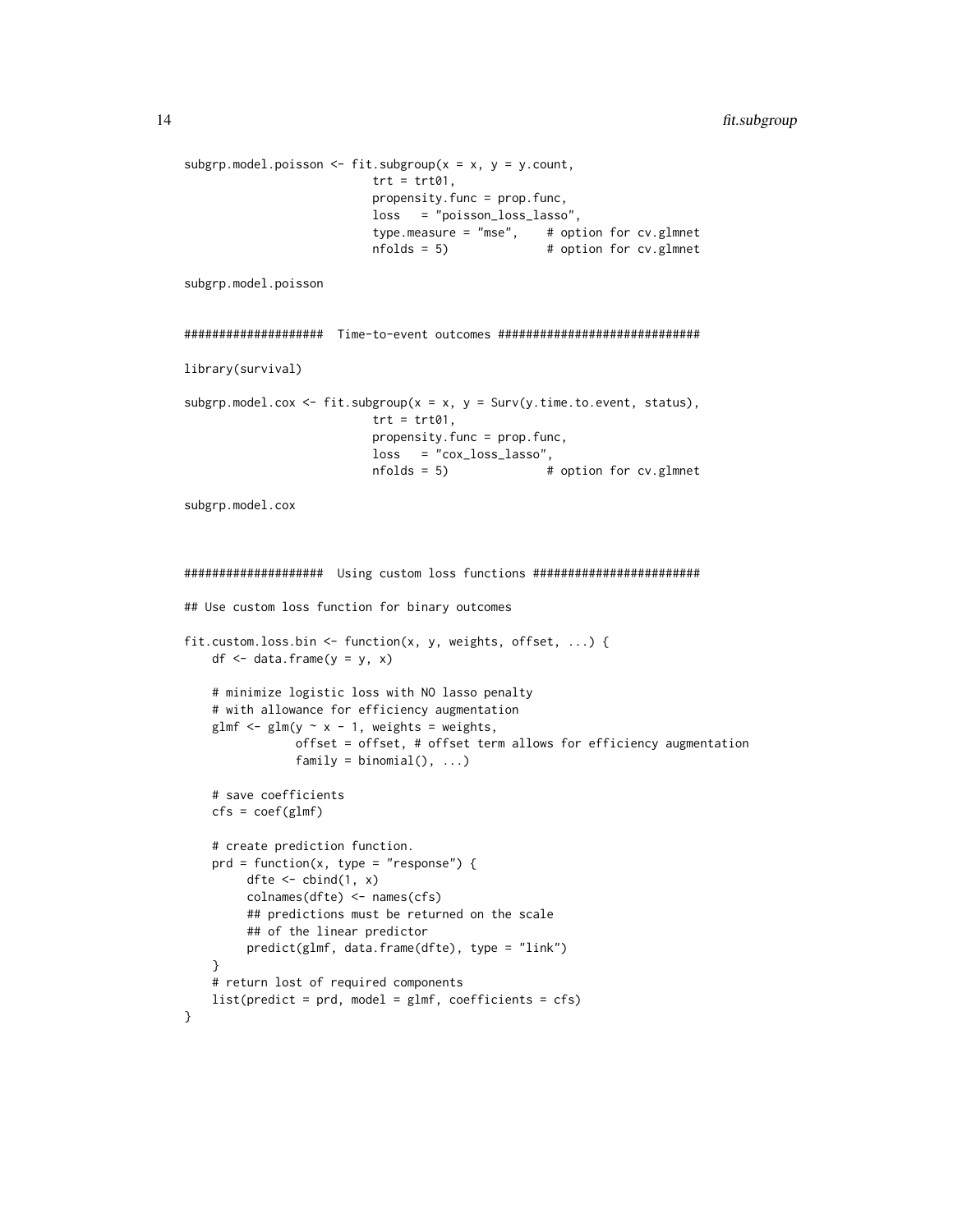```
subgrp.model.bin.cust <- fit.subgroup(x = x, y = y.binary,
                                 trt = trt01,
                                 propensity.func = prop.func,
                                 fit.custom.loss = fit.custom.loss.bin)
subgrp.model.bin.cust
## try exponential loss for
## positive outcomes
fit.expo.loss <- function(x, y, weights, ...)
{
   expo.loss <- function(beta, x, y, weights) {
        sum(weights * y * exp(-drop(x %*% beta)))
    }
    # use optim() to minimize loss function
   opt \le optim(rep(0, NCOL(x)), fn = expo.loss, x = x, y = y, weights = weights)
   coefs <- opt$par
   pred \leq function(x, type = "response") {
        tcrossprod(cbind(1, x), t(coefs))
    }
   # return list of required components
   list(predict = pred, model = opt, coefficients = coefs)
}
# use exponential loss for positive outcomes
subgrp.model.expo <- fit.subgroup(x = x, y = y.count,
                                  trt = trt01,
                                  propensity.func = prop.func,
                                  fit.custom.loss = fit.expo.loss)
subgrp.model.expo
```
LaLonde *National Supported Work Study Data*

#### Description

The LaLonde dataset comes from the National Supported Work Study, which sought to evaluate the effectiveness of an employment trainining program on wage increases.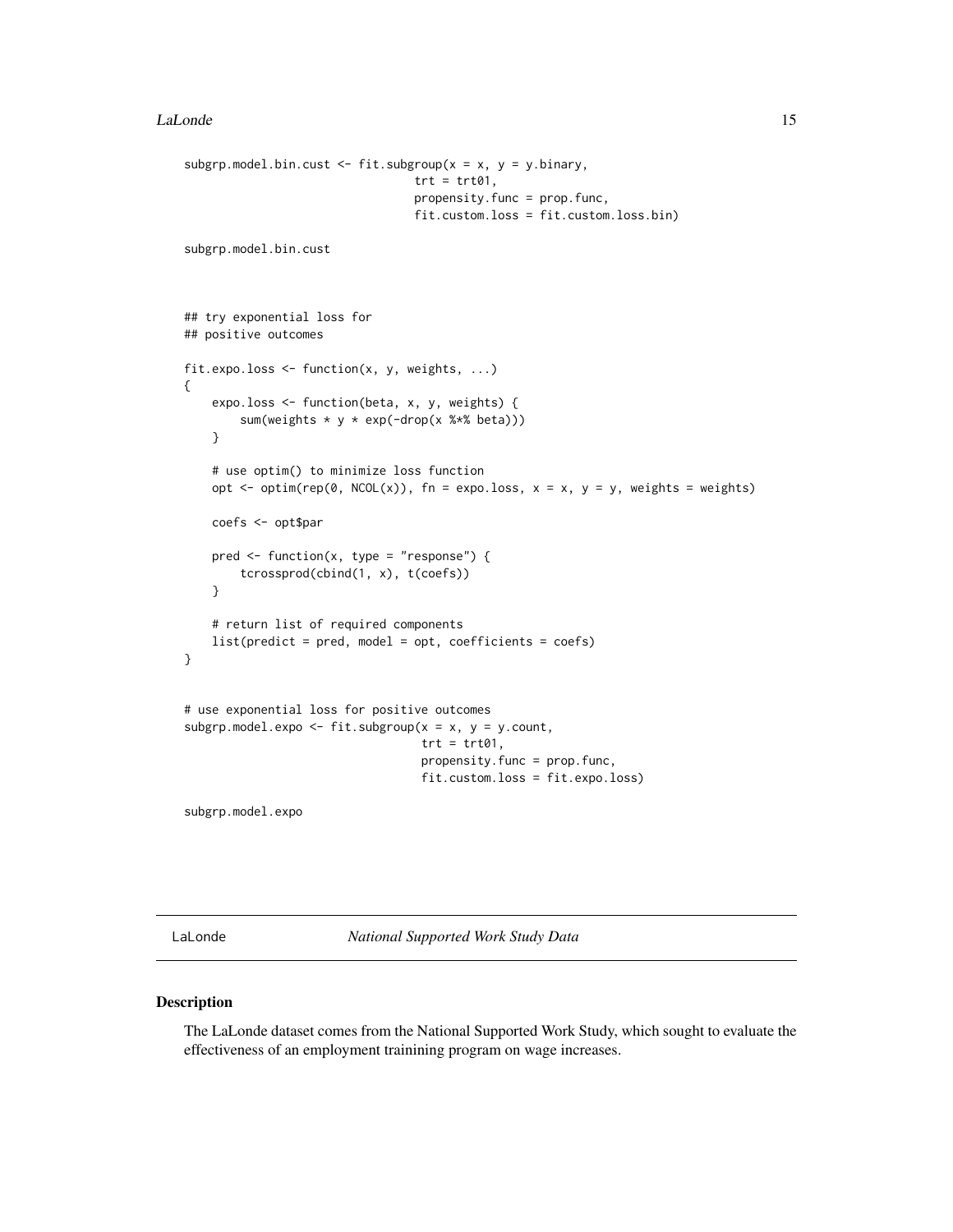#### Usage

LaLonde

#### Format

A data frame with 722 observations and 12 variables:

outcome whether earnings in 1978 are larger than in 1975; 1 for yes, 0 for no treat whether the individual received the treatment; "Yes" or "No" age age in years educ education in years black black or not; factor with levels "Yes" or "No" hisp hispanic or not; factor with levels "Yes" or "No" white white or not; factor with levels "Yes" or "No" marr married or not; factor with levels "Yes" or "No" nodegr No high school degree; factor with levels "Yes" (for no HS degree) or "No" log.re75 log of earnings in 1975 u75 unemployed in 1975; factor with levels "Yes" or "No" wts.extrap extrapolation weights to the 1978 Panel Study for Income Dynamics dataset

#### Source

The National Supported Work Study.

#### References

LaLonde, R.J. 1986. "Evaluating the econometric evaulations of training programs with experimental data." American Economic Review, Vol.76, No.4, pp. 604-620.

Egami N, Ratkovic M, Imai K (2017). "FindIt: Finding Heterogeneous Treatment Effects." R package version 1.1.2, <https://CRAN.R-project.org/package=FindIt>.

#### Examples

```
data(LaLonde)
y <- LaLonde$outcome
trt <- LaLonde$treat
x.varnames <- c("age", "educ", "black", "hisp", "white",
                "marr", "nodegr", "log.re75", "u75")
# covariates
data.x <- LaLonde[, x.varnames]
# construct design matrix (with no intercept)
x \le - model.matrix(\sim -1 + ., data = data.x)
```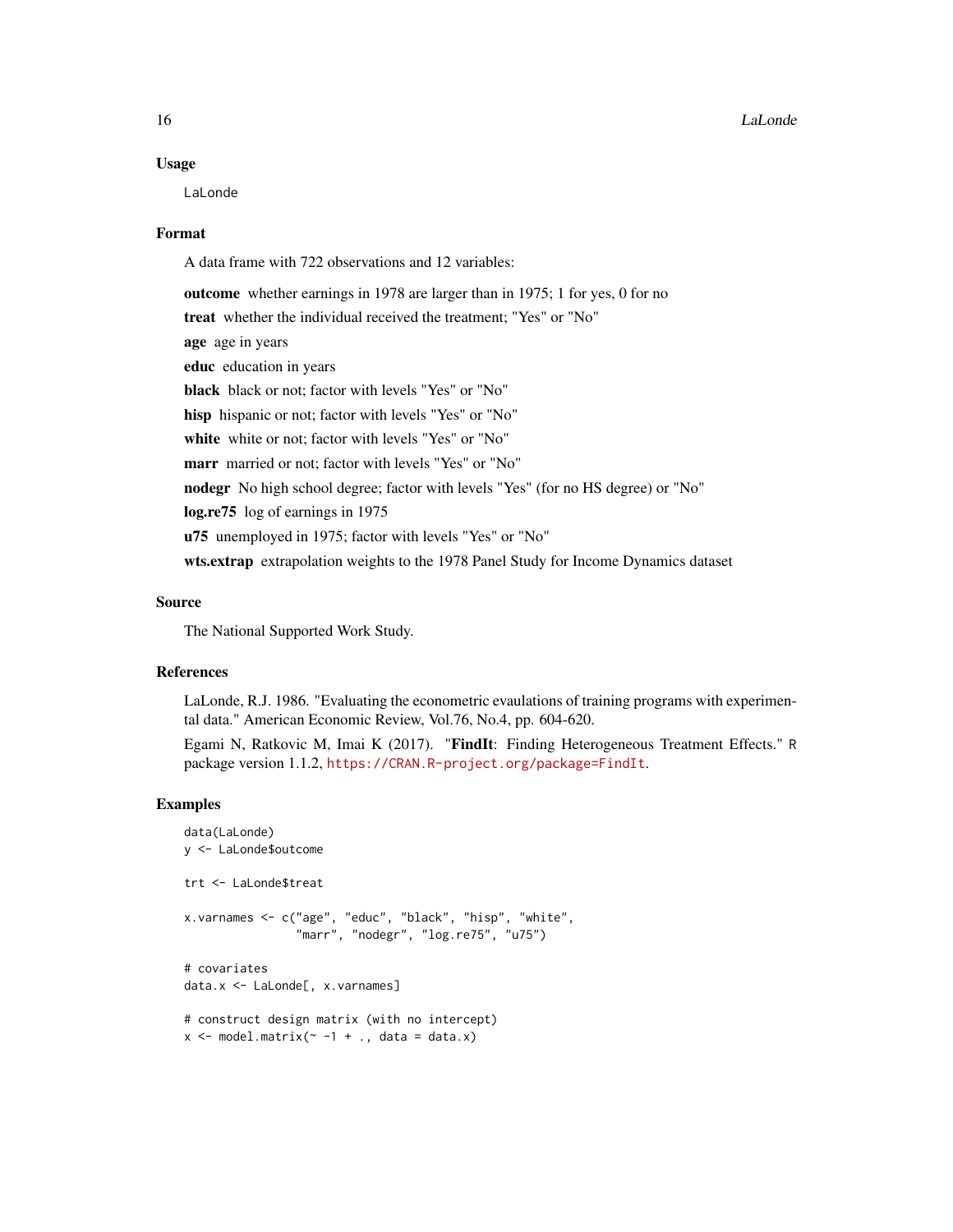```
const.propens <- function(x, trt)
{
   mean.trt <- mean(trt == "Trt")
   rep(mean.trt, length(trt))
}
subgrp_fit_w <- fit.subgroup(x = x, y = y, trt = trt,
    loss = "logistic_loss_lasso",
   propensity.func = const.propens,
   cutpoint = 0,
    type.measure = "auc",
   nfolds = 10summary(subgrp_fit_w)
```
<span id="page-16-1"></span>plot.subgroup\_fitted *Plotting results for fitted subgroup identification models*

#### <span id="page-16-2"></span>Description

Plots results for estimated subgroup treatment effects

Plots validation results for estimated subgroup treatment effects

#### Usage

```
## S3 method for class 'subgroup_fitted'
plot(x, type = c("boxplot", "density","interaction", "conditional"), avgu = TRUE, ...## S3 method for class 'subgroup_validated'
plot(x, type = c("boxplot", "density","interaction", "conditional", "stability"), avg.line = TRUE, ...)
```
#### Arguments

```
x fitted object returned by validate.subgroup() or fit.subgroup() function
type type of plot. "density" results in a density plot for the results across all obser-
                 vations (if x is from fit.subgroup()) or if x is from validate.subgroup()
                 across iterations of either the bootstrap or training/test re-fitting. For the latter
                 case the test results will be plotted. "boxplot" results in boxplots across all
                 observations/iterations of either the bootstrap or training/test re-fitting. For the
                 latter case the test results will be plotted. "interaction" creates an interac-
                 tion plot for the different subgroups (crossing lines here means a meaningful
                 subgroup). "conditional" For subgroup_fitted objects, plots smoothed (via a
                 GAM smoother) means of the outcomes as a function of the estimated benefit
                 score separately for the treated and untreated groups. For subgroup_validated
                 objects, boxplots of summary statistics within subgroups will be plotted as sub-
                 groups are defined by different cutoffs of the benefit scores. These cutoffs can be
                 validate.subgroup.
```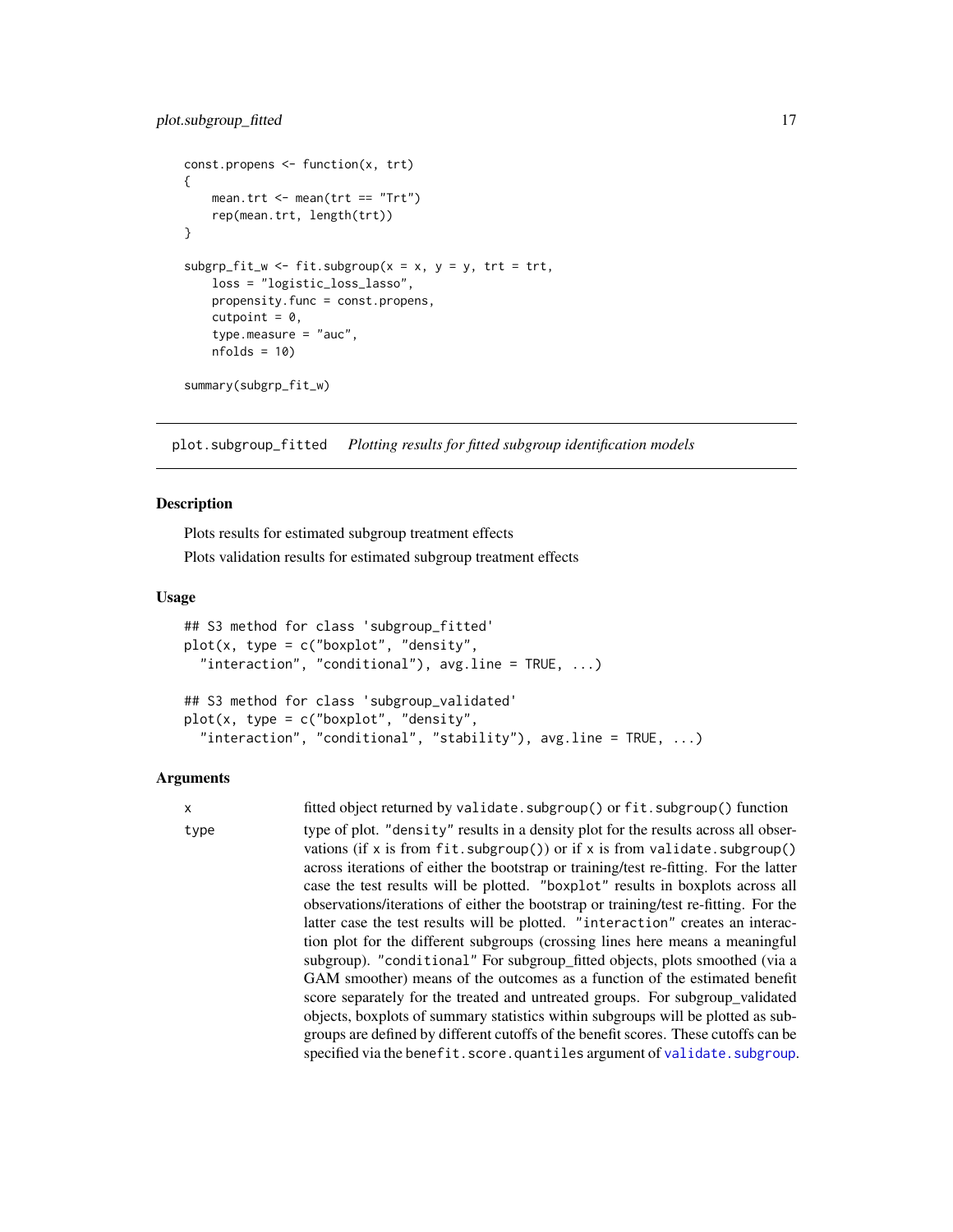<span id="page-17-0"></span>

| avg.line                | boolean value of whether or not to plot a line for the average value in addition |
|-------------------------|----------------------------------------------------------------------------------|
|                         | to the density (only valid for type $=$ "density")                               |
| $\cdot$ $\cdot$ $\cdot$ | not used                                                                         |

#### See Also

fit. subgroup for function which fits subgroup identification models.

validate. subgroup for function which creates validation results and fit. subgroup for function which fits subgroup identification models.

#### Examples

library(personalized)

```
set.seed(123)
n.obs <- 250
n.vars <- 15
x \le matrix(rnorm(n.obs * n.vars, sd = 3), n.obs, n.vars)
# simulate non-randomized treatment
xbetat <- 0.5 + 0.5 * x[,11] - 0.5 * x[,13]
trt.prob <- exp(xbeta) / (1 + exp(xbeta))trt01 <- rbinom(n.obs, 1, prob = trt.prob)
trt <- 2 * trt01 - 1
# simulate response
delta <- 2 * (0.5 + x[,2] - x[,3] - x[,11] + x[,1] * x[,12])
xbeta <- x[,1] + x[,11] - 2 * x[,12]^2 + x[,13]
xbeta <- xbeta + delta * trt
# continuous outcomes
y \le - drop(xbeta) + rnorm(n.obs, sd = 2)
# create function for fitting propensity score model
prop.func <- function(x, trt)
{
    # fit propensity score model
   propens.model <- cv.glmnet(y = trt,
                              x = x, family = "binomial")
   pi.x <- predict(propens.model, s = "lambda.min",
                   newx = x, type = "response")[,1]
   pi.x
}
subgrp.model <- fit.subgroup(x = x, y = y,
                          trt = trt01,
                          propensity.func = prop.func,
                          loss = "sq_loss_lasso",
                          nfolds = 5) # option for cv.glmnet
```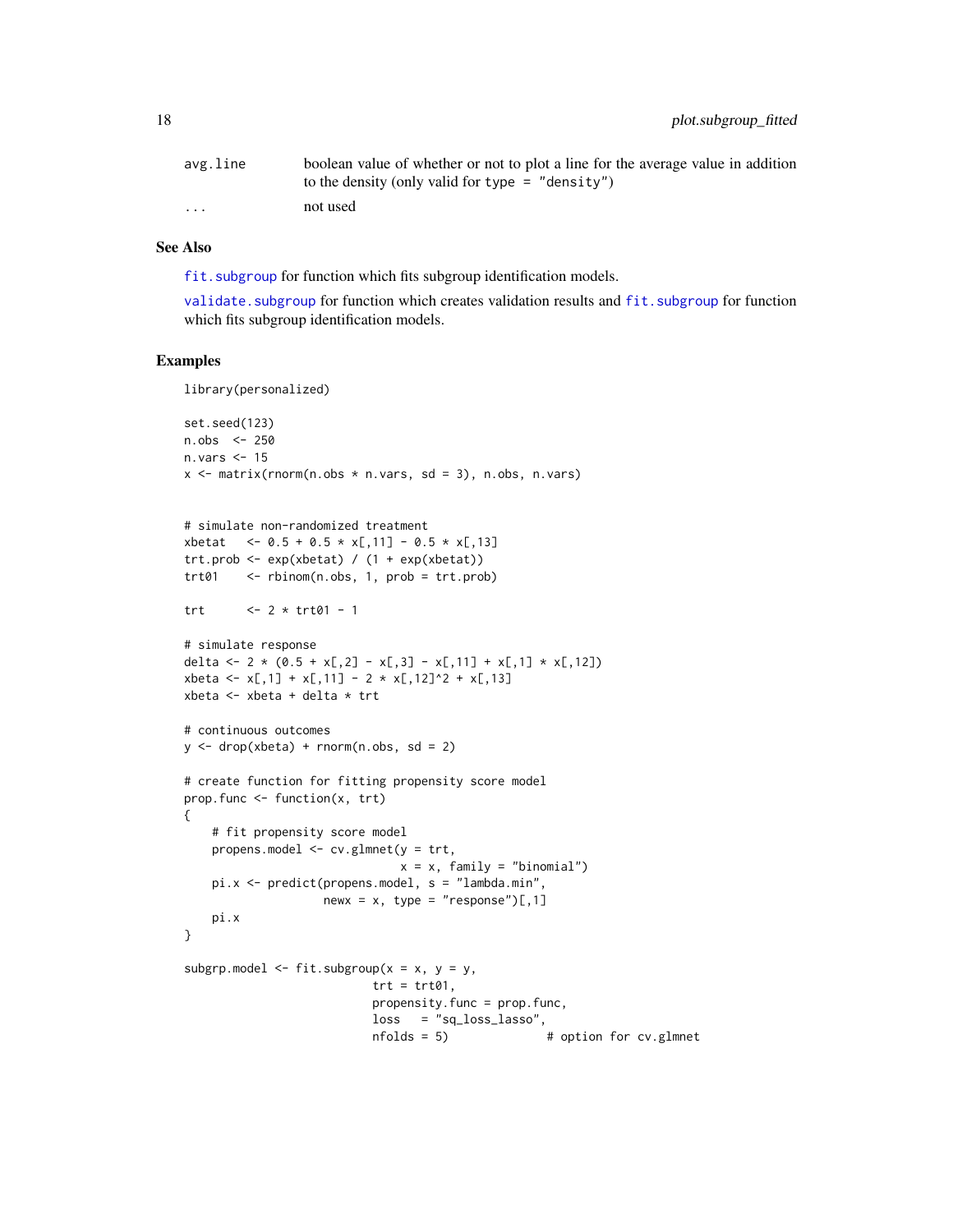#### <span id="page-18-0"></span>plotCompare 19

```
subgrp.model$subgroup.trt.effects
plot(subgrp.model)
plot(subgrp.model, type = "boxplot")
plot(subgrp.model, type = "interaction")
plot(subgrp.model, type = "conditional")
valmod <- validate.subgroup(subgrp.model, B = 3,
                          method = "training_test",
                          benefit.score.quantiles = c(0.25, 0.5, 0.75),
                          train.fraction = 0.75)
valmod$avg.results
plot(valmod)
plot(valmod, type = "interaction")
# see how summary statistics of subgroups change
# when the subgroups are defined based on different cutoffs
# (25th quantile of bene score, 50th, and 75th)
plot(valmod, type = "conditional")
# visualize the frequency of particular variables
# of being selected across the resampling iterations with
# 'type = "stability"'
# not run:
# plot(valmod, type = "stability")
```
plotCompare *Plot a comparison results for fitted or validated subgroup identification models*

#### Description

Plots comparison of results for estimated subgroup treatment effects

#### Usage

```
plotCompare(..., type = c("boxplot", "density", "interaction",
  "conditional"), avg.line = TRUE)
```
#### Arguments

... the fitted (model or validation) objects to be plotted. Must be either objects returned from fit.subgroup() or validate.subgroup()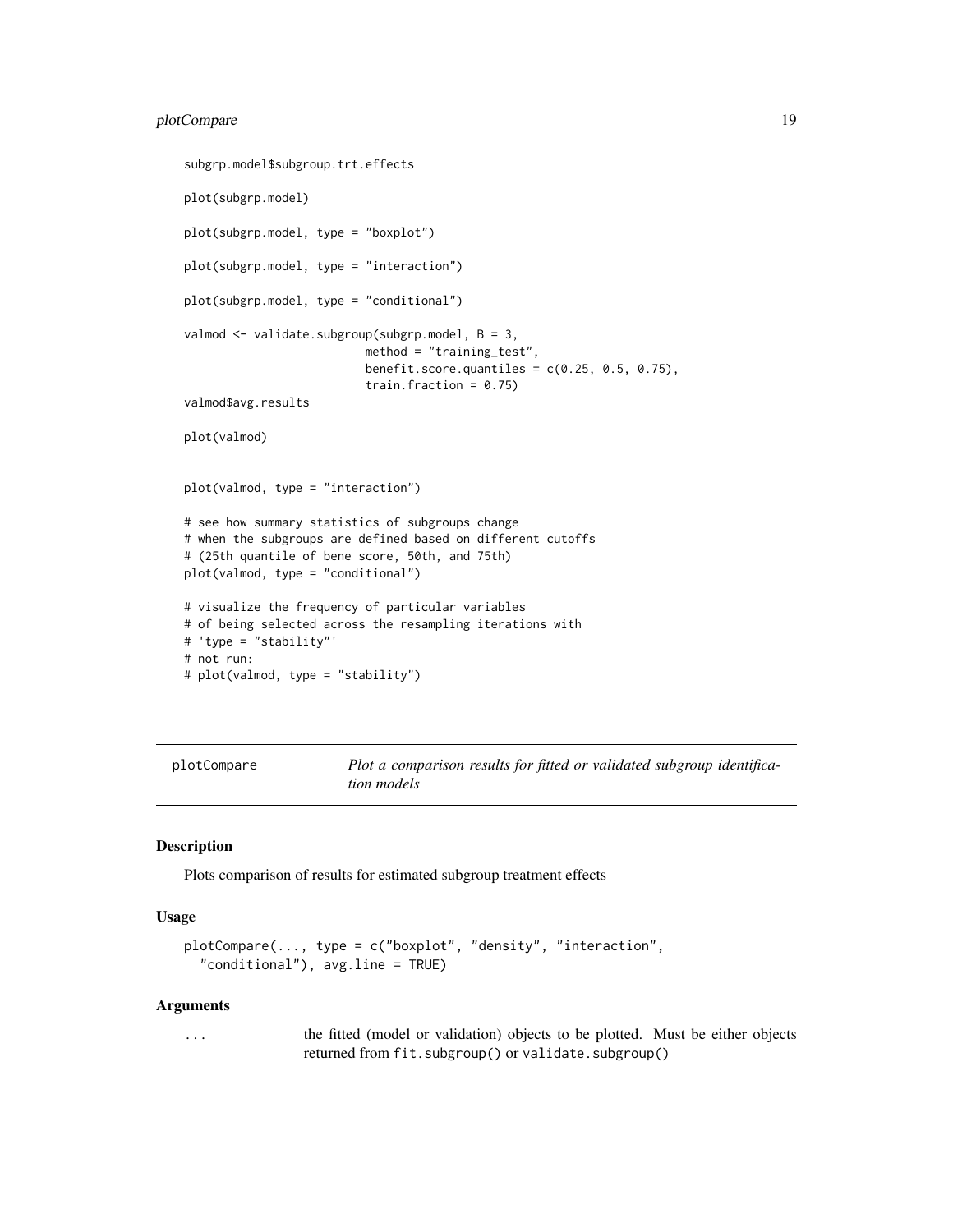<span id="page-19-0"></span>

| type     | type of plot. "density" results in a density plot for the results across all obser-<br>vations (if x is from fit. subgroup()) or if x is from validate. subgroup()<br>across iterations of either the bootstrap or training/test re-fitting. For the latter<br>case the test results will be plotted. "boxplot" results in boxplots across all<br>observations/iterations of either the bootstrap or training/test re-fitting. For the<br>latter case the test results will be plotted. "interaction" creates an interaction<br>plot for the different subgroups (crossing lines here means a meaningful sub-<br>group). "conditional" plots smoothed (via a GAM smoother) means of the<br>outcomes as a function of the estimated benefit score separately for the treated<br>and untreated groups. |
|----------|------------------------------------------------------------------------------------------------------------------------------------------------------------------------------------------------------------------------------------------------------------------------------------------------------------------------------------------------------------------------------------------------------------------------------------------------------------------------------------------------------------------------------------------------------------------------------------------------------------------------------------------------------------------------------------------------------------------------------------------------------------------------------------------------------|
| avg.line | boolean value of whether or not to plot a line for the average value in addition<br>to the density (only valid for type $=$ "density")                                                                                                                                                                                                                                                                                                                                                                                                                                                                                                                                                                                                                                                               |

#### See Also

fit. subgroup for function which fits subgroup identification models and validate. subgroup for function which creates validation results.

#### Examples

```
library(personalized)
```

```
set.seed(123)
n.obs <- 100
n.vars <- 15
x \le matrix(rnorm(n.obs * n.vars, sd = 3), n.obs, n.vars)
# simulate non-randomized treatment
xbetat <- 0.5 + 0.5 * x[,1] - 0.5 * x[,4]
trt.prob <- exp(xbetat) / (1 + exp(xbetat))
trt01 <- rbinom(n.obs, 1, prob = trt.prob)
trt <- 2 * trt01 - 1
# simulate response
delta <- 2 * (0.5 + x[,2] - x[,3] - x[,11] + x[,1] \times x[,12]xbeta <- x[,1] + x[,11] - 2 * x[,12]^2 + x[,13]
xbeta <- xbeta + delta * trt
# continuous outcomes
y \le - drop(xbeta) + rnorm(n.obs, sd = 2)
# create function for fitting propensity score model
prop.func <- function(x, trt)
{
    # fit propensity score model
    propens.model \leq cv.glmnet(y = trt,
                              x = x, family = "binomial")
    pi.x <- predict(propens.model, s = "lambda.min",
                    newx = x, type = "response")[,1]
```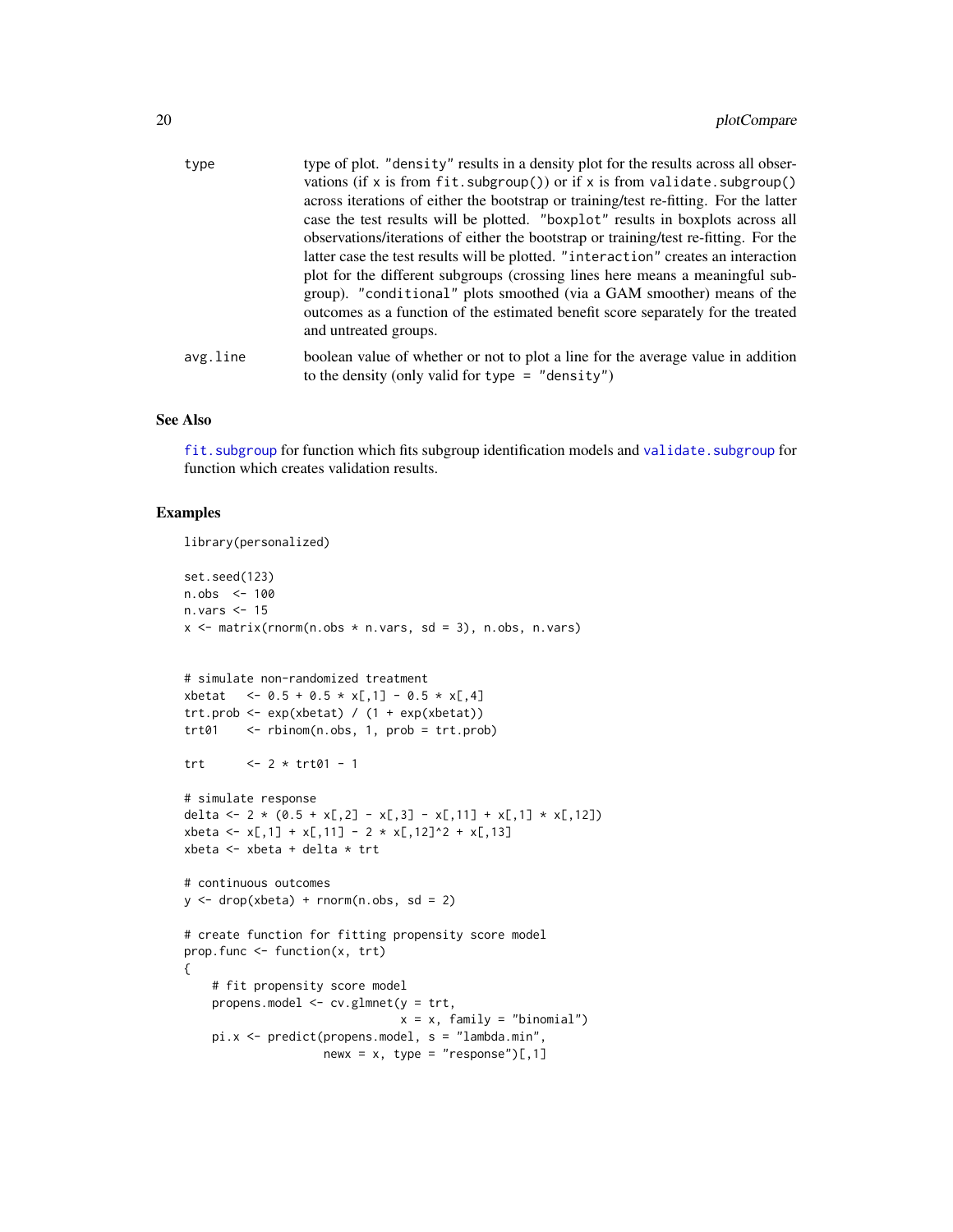<span id="page-20-0"></span>pi.x } subgrp.model  $\leq$  fit.subgroup(x = x, y = y,  $trt = trt01,$ propensity.func = prop.func, loss = "sq\_loss\_lasso", nfolds = 5) # option for cv.glmnet subgrp.model.o <- fit.subgroup( $x = x$ ,  $y = y$ ,  $trt = trt01,$ propensity.func = prop.func, loss = "owl\_logistic\_flip\_loss\_lasso",  $nfolds = 5$ plotCompare(subgrp.model, subgrp.model.o)

<span id="page-20-1"></span>predict.subgroup\_fitted

*Function to predict either benefit scores or treatment recommendations*

#### <span id="page-20-2"></span>Description

Predicts benefit scores or treatment recommendations based on a fitted subgroup identification model

Function to obtain predictions for weighted ksvm objects

#### Usage

```
## S3 method for class 'subgroup_fitted'
predict(object, newx, type = c("benefit.score",
  "trt.group"), cutpoint = 0, ...)
```

```
## S3 method for class 'wksvm'
predict(object, newx, type = c("class",
  "linear.predictor"), ...)
```
#### Arguments

| object | fitted object returned by validate.subgrp() function.                                          |
|--------|------------------------------------------------------------------------------------------------|
|        | For predict.wksvm(), this should be a fitted wksvm object from the weighted.ksvm()<br>function |
| newx   | new design matrix for which predictions will be made                                           |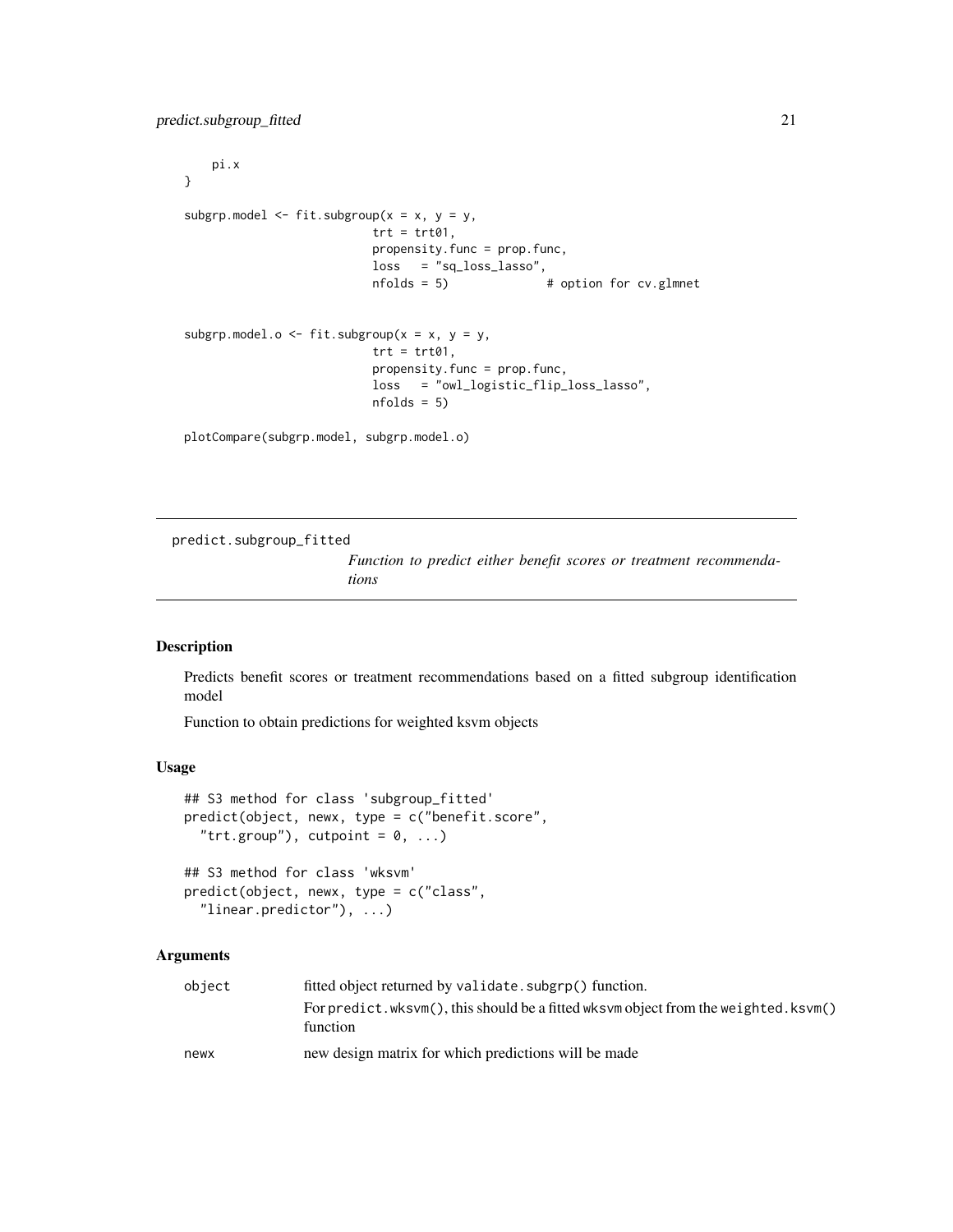<span id="page-21-0"></span>

| type      | type of prediction. type = "benefit.score" results in predicted benefit scores<br>and type = $"trt.group"$ results in prediction of recommended treatment<br>group.<br>For predict.wksvm(), type = 'class' yields predicted class and type = 'linear.predictor'<br>yields estimated function (the sign of which is the estimated class)                                                                                                                                                                                                  |
|-----------|------------------------------------------------------------------------------------------------------------------------------------------------------------------------------------------------------------------------------------------------------------------------------------------------------------------------------------------------------------------------------------------------------------------------------------------------------------------------------------------------------------------------------------------|
| cutpoint  | numeric value for patients with benefit scores above which (or below which if<br>$larger.outcome.better = FALSE) will be recommended to be in the treat-$<br>ment group. Can also set cutpoint $=$ "median", which will use the median<br>value of the benefit scores as the cutpoint or can set specific quantile values via<br>"quantx" where " $x$ " is a number between 0 and 100 representing the quantile<br>value; e.g. cutpoint = $"$ quant75" will use the 75th perent upper quantile of<br>the benefit scores as the quantile. |
| $\ddotsc$ | not used                                                                                                                                                                                                                                                                                                                                                                                                                                                                                                                                 |

#### See Also

fit. subgroup for function which fits subgroup identification models.

[weighted.ksvm](#page-33-1) for fitting weighted.ksvm objects

#### Examples

library(personalized)

```
set.seed(123)
n.obs <- 1000
n.vars <- 50
x \le matrix(rnorm(n.obs * n.vars, sd = 3), n.obs, n.vars)
# simulate non-randomized treatment
xbetat <- 0.5 + 0.5 * x[,21] - 0.5 * x[,41]
trt.prob <- exp(xbeta) / (1 + exp(xbeta))trt01 <- rbinom(n.obs, 1, prob = trt.prob)
trt <- 2 * trt01 - 1
# simulate response
delta <- 2 * (0.5 + x[, 2] - x[, 3] - x[, 11] + x[, 1] * x[, 12]xbeta <- x[,1] + x[,11] - 2 * x[,12]^2 + x[,13]
xbeta <- xbeta + delta * trt
# continuous outcomes
y \le - drop(xbeta) + rnorm(n.obs, sd = 2)
# create function for fitting propensity score model
prop.func <- function(x, trt)
{
    # fit propensity score model
    propens.model \leq cv.glmnet(y = trt,
                              x = x, family = "binomial")
```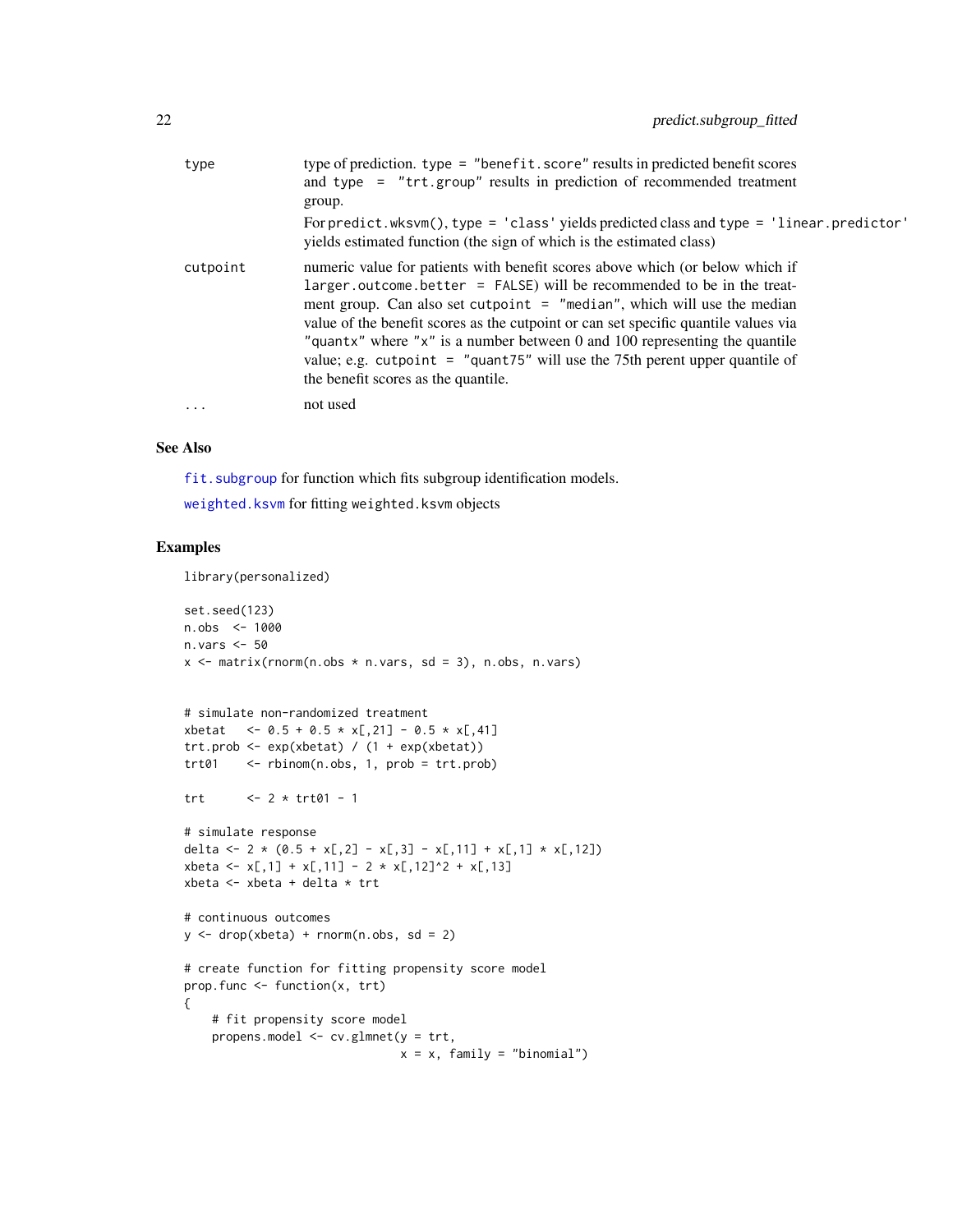```
pi.x \leftarrow predict(propens.model, s = "lambda.mbd, min",newx = x, type = "response")[,1]
   pi.x
}
subgrp.model \leq fit.subgroup(x = x, y = y,
                            trt = trt01,propensity.func = prop.func,
                            loss = "sq_loss_lasso",
                            nfolds = 5) # option for cv.glmnet
subgrp.model$subgroup.trt.effects
benefit.scores <- predict(subgrp.model, newx = x, type = "benefit.score")
rec.trt.grp <- predict(subgrp.model, newx = x, type = "trt.group")
```
<span id="page-22-3"></span>print.individual\_treatment\_effects *Printing individualized treatment effects*

#### Description

Prints results for estimated subgroup treatment effects

#### Usage

```
## S3 method for class 'individual_treatment_effects'
print(x,
  digits = max(getOption("digits") - 3, 3), ...
```
#### Arguments

| X        | a fitted object from either treat. effects or treatment. effects |
|----------|------------------------------------------------------------------|
| digits   | minimal number of significant digits to print.                   |
| $\cdots$ | further arguments passed to or from print, default.              |

<span id="page-22-1"></span>print.subgroup\_fitted *Printing results for fitted subgroup identification models*

#### <span id="page-22-2"></span>Description

Prints results for estimated subgroup treatment effects

Prints summary results for estimated subgroup treatment effects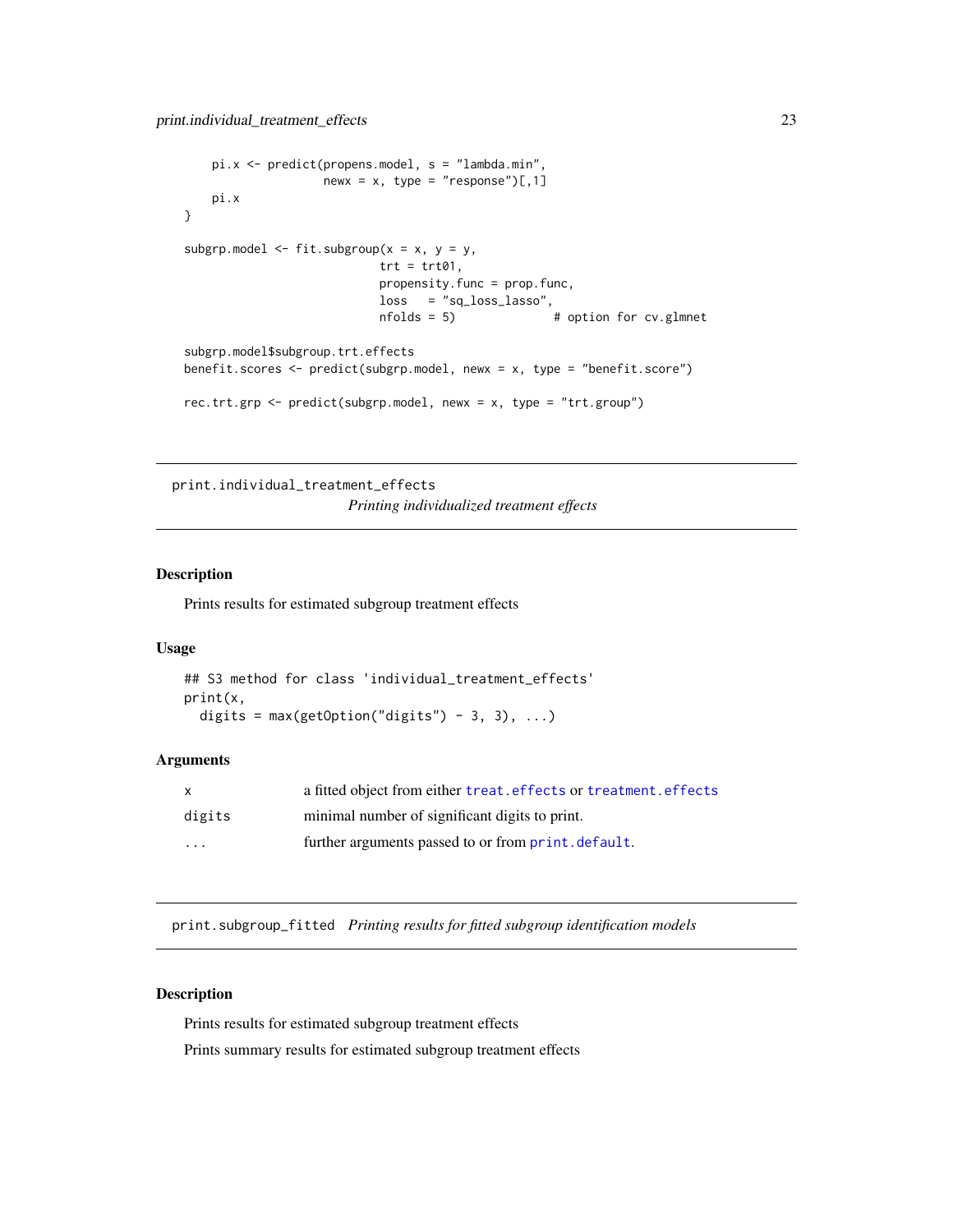#### Usage

```
## S3 method for class 'subgroup_fitted'
print(x, digits = max(getOption("digits") - 3,
 3), ...)
## S3 method for class 'subgroup_validated'
print(x, digits = max(getOption("digits") -
  3, 3), sample.pct = FALSE, which.quant = NULL, ...)
## S3 method for class 'subgroup_summary'
print(x, p.value = 0.001,digits = max(getOption("digits") - 3, 3), ...
```
#### Arguments

| $\times$    | a fitted object from either fit.subgroup, validate.subgroup, or summarize.subgroups()                                                                                                                                                                                                                                                                                                                                                                                                                                                    |
|-------------|------------------------------------------------------------------------------------------------------------------------------------------------------------------------------------------------------------------------------------------------------------------------------------------------------------------------------------------------------------------------------------------------------------------------------------------------------------------------------------------------------------------------------------------|
| digits      | minimal number of significant digits to print.                                                                                                                                                                                                                                                                                                                                                                                                                                                                                           |
|             | further arguments passed to or from print. default.                                                                                                                                                                                                                                                                                                                                                                                                                                                                                      |
| sample.pct  | boolean variable of whether to print the percent of the test sample within each<br>subgroup. If false the sample size itself, not the percent is printed. This may<br>not be informative if the test sample size is much different from the total sample<br>size                                                                                                                                                                                                                                                                         |
| which.quant | when validate. subgroup() is called with a vector of quantile values specified<br>for benefit.score.quantiles, i.e. benefit.score.quantiles = $c(0.25, 0.5, 0.75)$ ,<br>the argument which, quant can be a vector of indexes specifying which quan-<br>tile cutoff value validation results to display, i.e. which. quant = $c(1,3)$ in the<br>above example results in the display of validation results for subgroups defined<br>by cutoff values of the benefit score defined by the 25th abnd 75th quantiles of<br>the benefit score |
| p.value     | a p-value threshold for mean differences below which covariates will be dis-<br>played. P-values are adjusted for multiple comparisons by the Hommel ap-<br>proach. For example, setting $p$ value = 0.05 will display all covariates that<br>have a significant difference between subgroups with p-value less than 0.05.<br>Defaults to 0.001.                                                                                                                                                                                         |

#### See Also

validate. subgroup for function which creates validation results and fit. subgroup for function which fits subgroup identification models.

summarize. subgroups for function which summarizes subgroup covariate values

<span id="page-23-0"></span>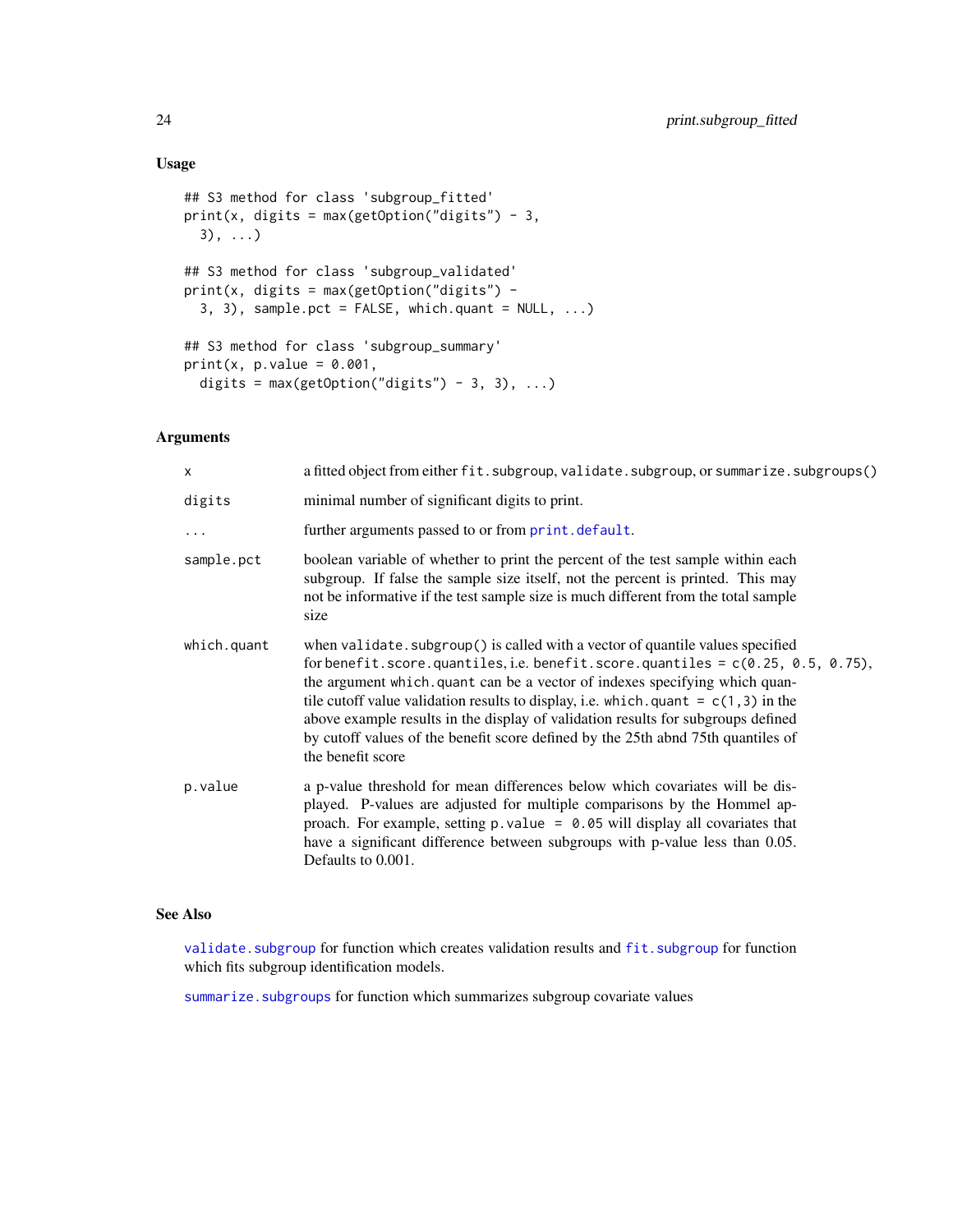<span id="page-24-0"></span>subgroup.effects *Computes treatment effects within various subgroups*

#### Description

Computes treatment effects within various subgroups to estimate subgroup treatment effects

### Usage

```
subgroup.effects(benefit.scores, y, trt, pi.x, cutpoint = 0,
 larger.outcome.better = TRUE, reference.trt = NULL)
```
#### Arguments

benefit.scores vector of estimated benefit scores

| У                     | The response vector                                                                                                                                                                                                                                                                                                                                                                                                                                                                                                                    |  |
|-----------------------|----------------------------------------------------------------------------------------------------------------------------------------------------------------------------------------------------------------------------------------------------------------------------------------------------------------------------------------------------------------------------------------------------------------------------------------------------------------------------------------------------------------------------------------|--|
| trt                   | treatment vector with each element equal to a 0 or a 1, with 1 indicating treat-<br>ment status is active.                                                                                                                                                                                                                                                                                                                                                                                                                             |  |
| pi.x                  | The propensity score for each observation                                                                                                                                                                                                                                                                                                                                                                                                                                                                                              |  |
| cutpoint              | numeric value for patients with benefit scores above which (or below which if<br>larger.outcome.better = FALSE) will be recommended to be in the treat-<br>ment group. Can also set cutpoint $=$ "median", which will use the median<br>value of the benefit scores as the cutpoint or can set specific quantile values via<br>"quantx" where " $x$ " is a number between 0 and 100 representing the quantile<br>value; e.g. cutpoint = $"$ quant75" will use the 75th perent upper quantile of<br>the benefit scores as the quantile. |  |
| larger.outcome.better |                                                                                                                                                                                                                                                                                                                                                                                                                                                                                                                                        |  |
|                       | boolean value of whether a larger outcome is better. Set to TRUE if a larger<br>outcome is better and set to FALSE if a smaller outcome is better. Defaults to<br>TRUE.                                                                                                                                                                                                                                                                                                                                                                |  |
| reference.trt         | index of which treatment is the reference (in the case of multiple treatments).<br>This should be known already, as for a trt with K-levels, there will be K-1 ben-<br>efit scores (1 per column) of benefit. scores, where each column is a compar-<br>ison of each K-1 treatments with the reference treatment. The default is the last<br>level of trt if it is a factor.                                                                                                                                                           |  |

#### See Also

[fit.subgroup](#page-3-1) for function which fits subgroup identification models which generate benefit scores.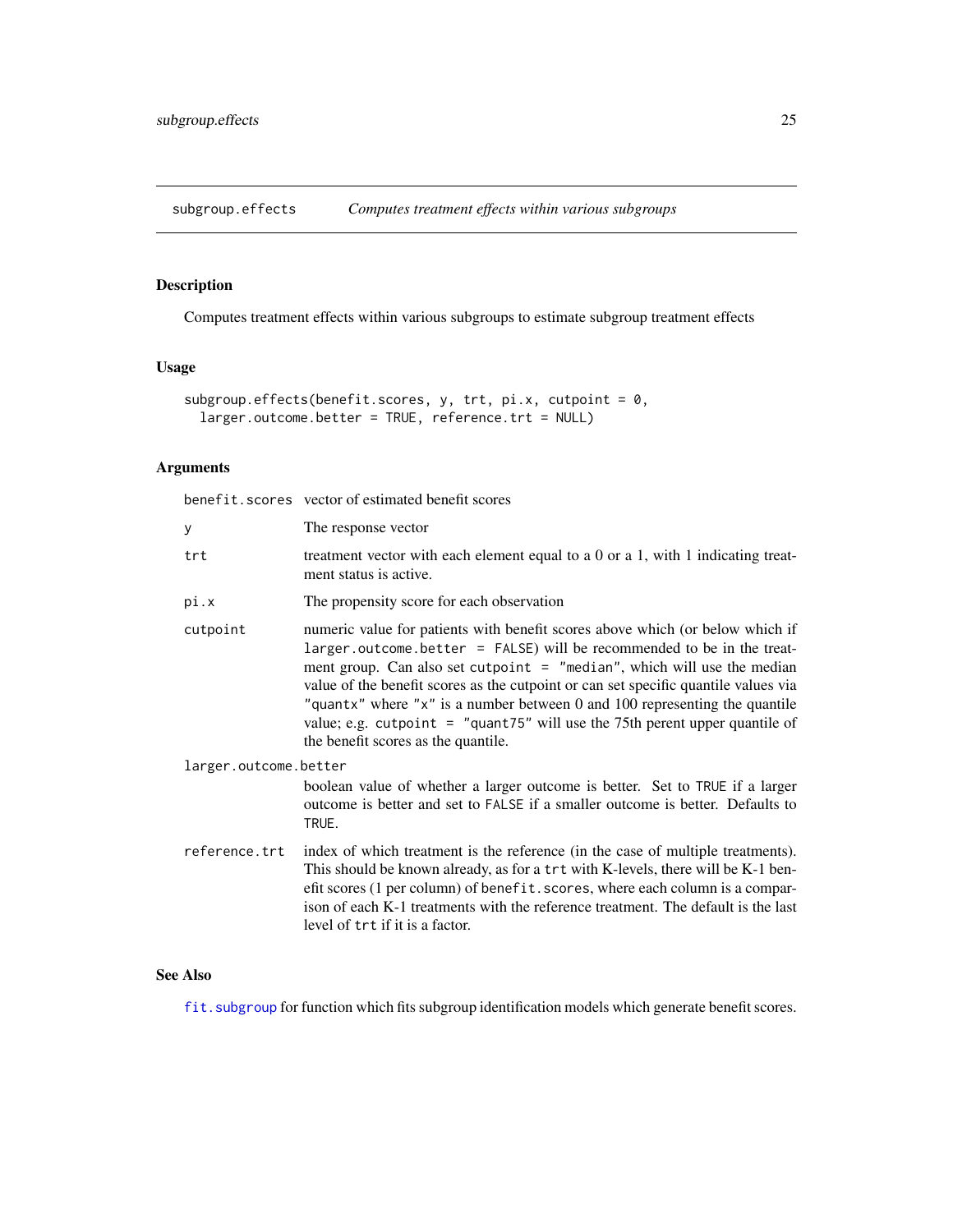<span id="page-25-1"></span><span id="page-25-0"></span>summarize.subgroups *Summarizing covariates within estimated subgroups*

#### Description

Summarizes covariate values within the estimated subgroups

#### Usage

```
summarize.subgroups(x, ...)
## Default S3 method:
summarize.subgroups(x, subgroup, ...)
## S3 method for class 'subgroup_fitted'
```
summarize.subgroups(x, ...)

#### Arguments

| X        | a fitted object from fit. subgroup() or a matrix of covariate values                                                                                                                                                                                                                                                                                                                                                               |
|----------|------------------------------------------------------------------------------------------------------------------------------------------------------------------------------------------------------------------------------------------------------------------------------------------------------------------------------------------------------------------------------------------------------------------------------------|
| $\cdots$ | optional arguments to summarize. subgroups methods                                                                                                                                                                                                                                                                                                                                                                                 |
| subgroup | vector of indicators of same length as the number of rows in x if x is a matrix. A<br>value of 1 in the ith position of subgroup indicates patient i is in the subgroup<br>of patients recommended the treatment and a value of 0 in the ith position of<br>subgroup indicates patient i is in the subgroup of patients recommended the<br>control. If x is a fitted object returned by fit.subgroup(), subgroup is not<br>needed. |

#### Details

The p-values shown are raw p-values and are not adjusted for multiple comparisons.

#### See Also

fit. subgroup for function which fits subgroup identification models and print. subgroup\_summary for arguments for printing options for summarize.subgroups().

#### Examples

```
library(personalized)
```

```
set.seed(123)
n.obs <- 1000
n.vars <- 50
x \le matrix(rnorm(n.obs * n.vars, sd = 3), n.obs, n.vars)
```
# simulate non-randomized treatment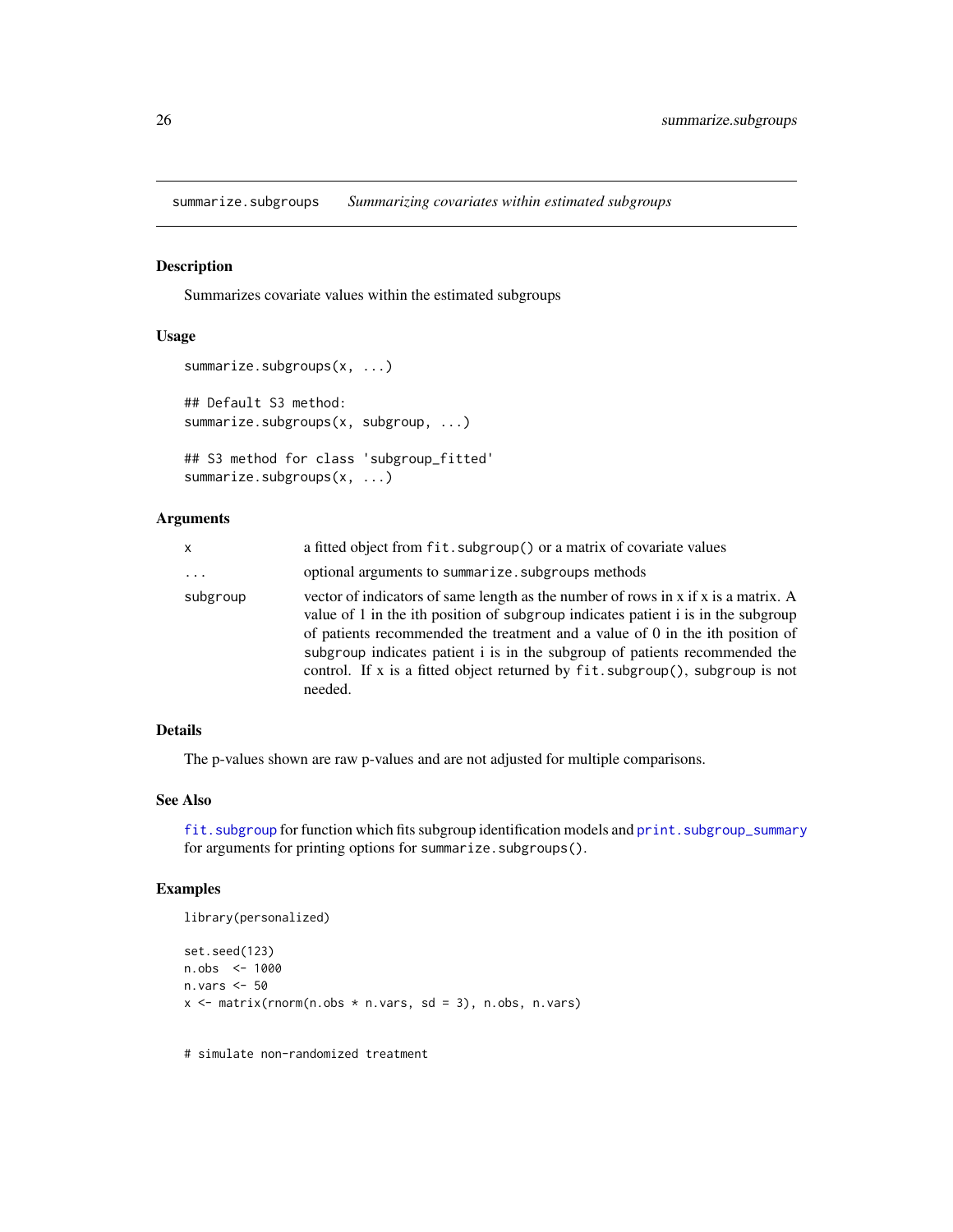```
xbetat \leq -0.5 + 0.5 \times x[, 21] -0.5 \times x[, 41]
trt.prob <- exp(xbetat) / (1 + exp(xbetat))
trt01 <- rbinom(n.obs, 1, prob = trt.prob)
trt <- 2 * trt01 - 1
# simulate response
delta <- 2 * (0.5 + x[,2] - x[,3] - x[,11] + x[,1] * x[,12])
xbeta <- x[,1] + x[,11] - 2 * x[,12]^2 + x[,13]
xbeta <- xbeta + delta * trt
# continuous outcomes
y \le - drop(xbeta) + rnorm(n.obs, sd = 2)
# create function for fitting propensity score model
prop.func <- function(x, trt)
{
    # fit propensity score model
   propens.model <- cv.glmnet(y = trt,
                              x = x, family = "binomial")
   pi.x <- predict(propens.model, s = "lambda.min",
                   newx = x, type = "response")[0, 1]pi.x
}
subgrp.model \leq fit.subgroup(x = x, y = y,
                             trt = trt01,propensity.func = prop.func,
                             loss = "sq_loss_lasso",
                             nfolds = 5) # option for cv.glmnet
comp <- summarize.subgroups(subgrp.model)
print(comp, p.value = 0.01)# or we can simply supply the matrix x and the subgroups
comp2 <- summarize.subgroups(x, subgroup = 1 * (subgrp.model$benefit.scores > 0))
print(comp2, p.value = 0.01)
```
summary.subgroup\_fitted

*Summary of results for fitted subgroup identification models*

#### **Description**

Prints summary of results for estimated subgroup treatment effects Prints summary of results for estimated weighted ksvm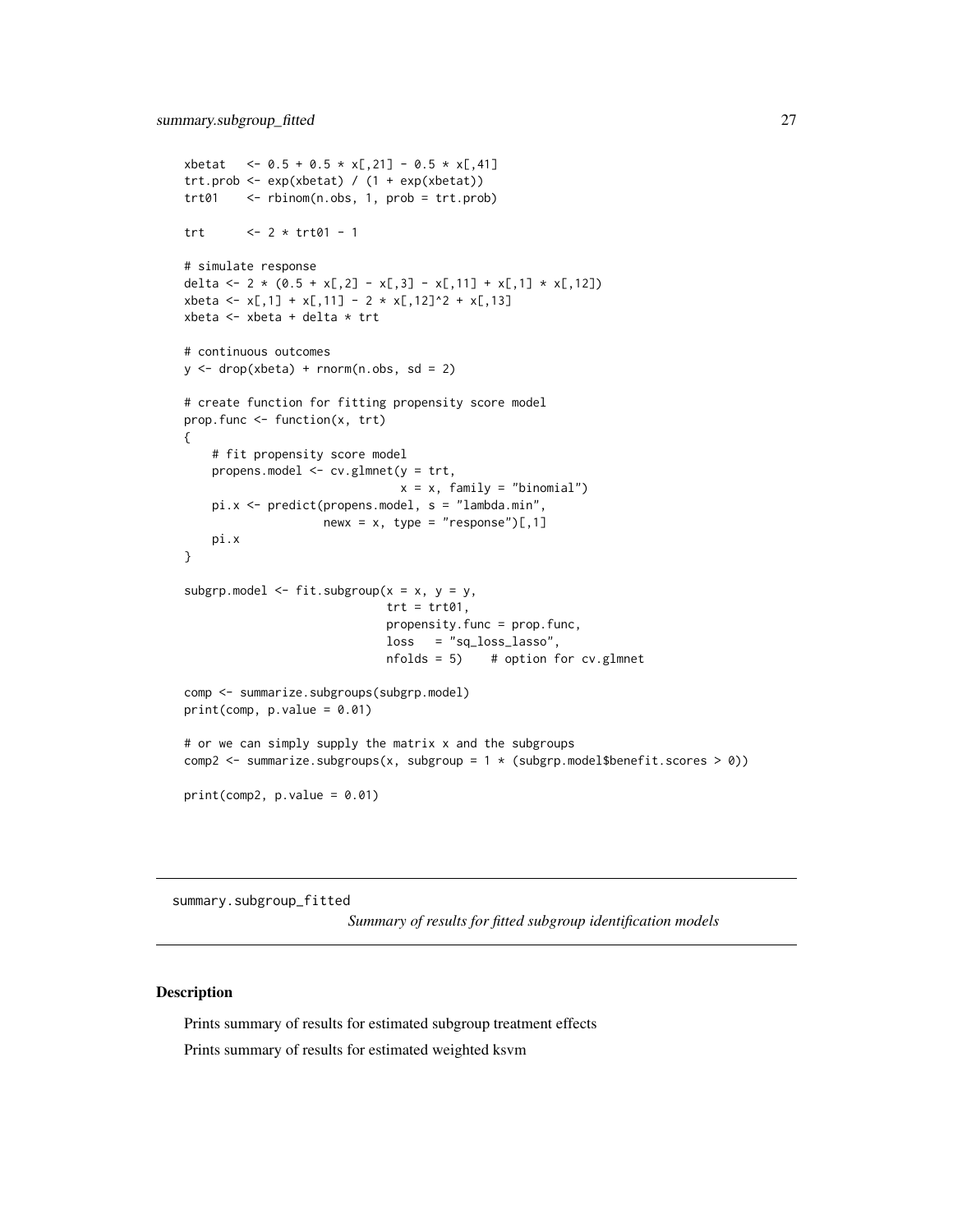#### <span id="page-27-0"></span>Usage

```
## S3 method for class 'subgroup_fitted'
summary(object,
 digits = max(getOption("digits") - 3, 3), ...## S3 method for class 'wksvm'
summary(object, digits = max(getOption("digits") - 3, 3),
  ...)
```
#### Arguments

| object   | a fitted object from either fit. subgroup or validate. subgroup |
|----------|-----------------------------------------------------------------|
| digits   | minimal number of significant digits to print.                  |
| $\cdots$ | further arguments passed to or from print. default.             |

#### See Also

validate. subgroup for function which creates validation results and fit. subgroup for function which fits subgroup identification models.

<span id="page-27-2"></span>treatment.effects *Calculation of covariate-conditional treatment effects*

#### <span id="page-27-1"></span>**Description**

Calculates covariate conditional treatment effects using estimated benefit scores

#### Usage

```
treatment.effects(x, ...)
## Default S3 method:
treatment.effects(x, ...)
treat.effects(benefit.scores, loss = c("sq_loss_lasso",
 "logistic_loss_lasso", "poisson_loss_lasso", "cox_loss_lasso",
 "owl_logistic_loss_lasso", "owl_logistic_flip_loss_lasso",
 "owl_hinge_loss", "owl_hinge_flip_loss", "sq_loss_lasso_gam",
 "poisson_loss_lasso_gam", "logistic_loss_lasso_gam", "sq_loss_gam",
 "poisson_loss_gam", "logistic_loss_gam", "owl_logistic_loss_gam",
 "owl_logistic_flip_loss_gam", "owl_logistic_loss_lasso_gam",
 "owl_logistic_flip_loss_lasso_gam", "sq_loss_gbm", "poisson_loss_gbm",
 "logistic_loss_gbm", "cox_loss_gbm", "custom"),
 method = c("weighting", "a_learning"), pi.x = NULL, ...)## S3 method for class 'subgroup_fitted'
```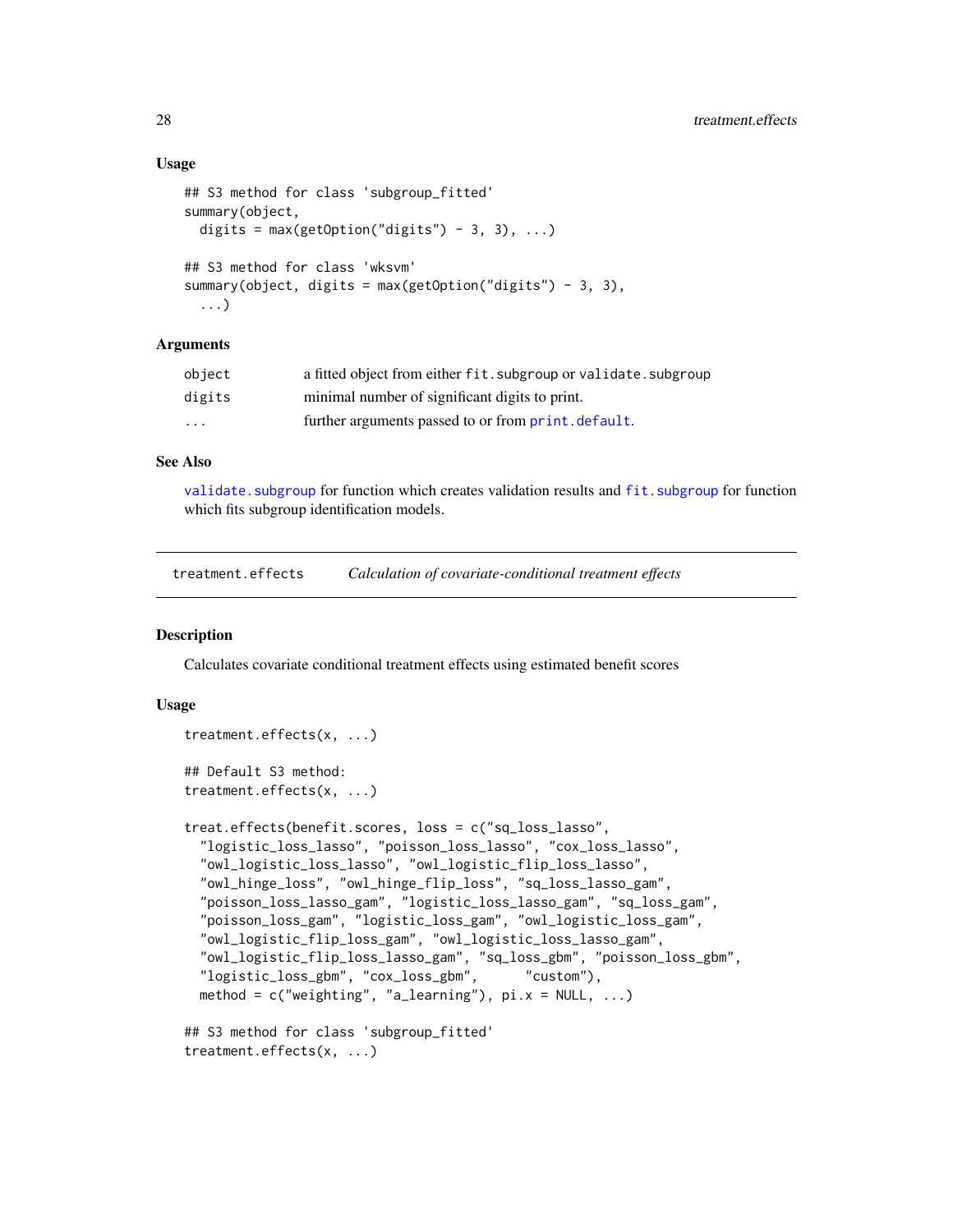#### <span id="page-28-0"></span>treatment.effects 29

#### Arguments

| $\mathsf{x}$ | a fitted object from fit. subgroup()                                                                                                                                                            |
|--------------|-------------------------------------------------------------------------------------------------------------------------------------------------------------------------------------------------|
| $\cdot$      | not used                                                                                                                                                                                        |
|              | benefit. scores vector of estimated benefit scores                                                                                                                                              |
| loss         | loss choice USED TO CALCULATE benefit, scores of both the M function<br>from Chen, et al (2017) and potentially the penalty used for variable selection.<br>See fit. subgroup for more details. |
| method       | method choice USED TO CALCULATE benefit. scores. Either the "weighting"<br>method or "a_learning" method. See fit, subgroup for more details                                                    |
| pi.x         | The propensity score for each observation                                                                                                                                                       |

#### Value

A List with elements delta (if the treatment effects are a difference/contrast, i.e.  $E[Y|T=1, X]$  –  $E[Y|T = -1, X]$ ) and gamma (if the treatment effects are a ratio, i.e.  $E[Y|T = 1, X]/E[Y|T =$  $-1, X$ ])

#### See Also

fit. subgroup for function which fits subgroup identification models.

[print.individual\\_treatment\\_effects](#page-22-3) for printing of objects returned by treat.effects or treatment.effects

#### Examples

library(personalized)

```
set.seed(123)
n.obs <- 1000
n.vars <- 50
x \le matrix(rnorm(n.obs * n.vars, sd = 3), n.obs, n.vars)
```

```
# simulate non-randomized treatment
xbetat <- 0.5 + 0.5 * x[,21] - 0.5 * x[,41]
trt.prob <- exp(xbetat) / (1 + exp(xbetat))
trt01 <- rbinom(n.obs, 1, prob = trt.prob)
```

```
trt <- 2 * trt01 - 1
```

```
# simulate response
delta <- 2 * (0.5 + x[,2] - x[,3] - x[,11] + x[,1] * x[,12])
xbeta <- x[,1] + x[,11] - 2 * x[,12]^2 + x[,13]
xbeta <- xbeta + delta * trt
```

```
# continuous outcomes
y \le - drop(xbeta) + rnorm(n.obs, sd = 2)
```
# time-to-event outcomes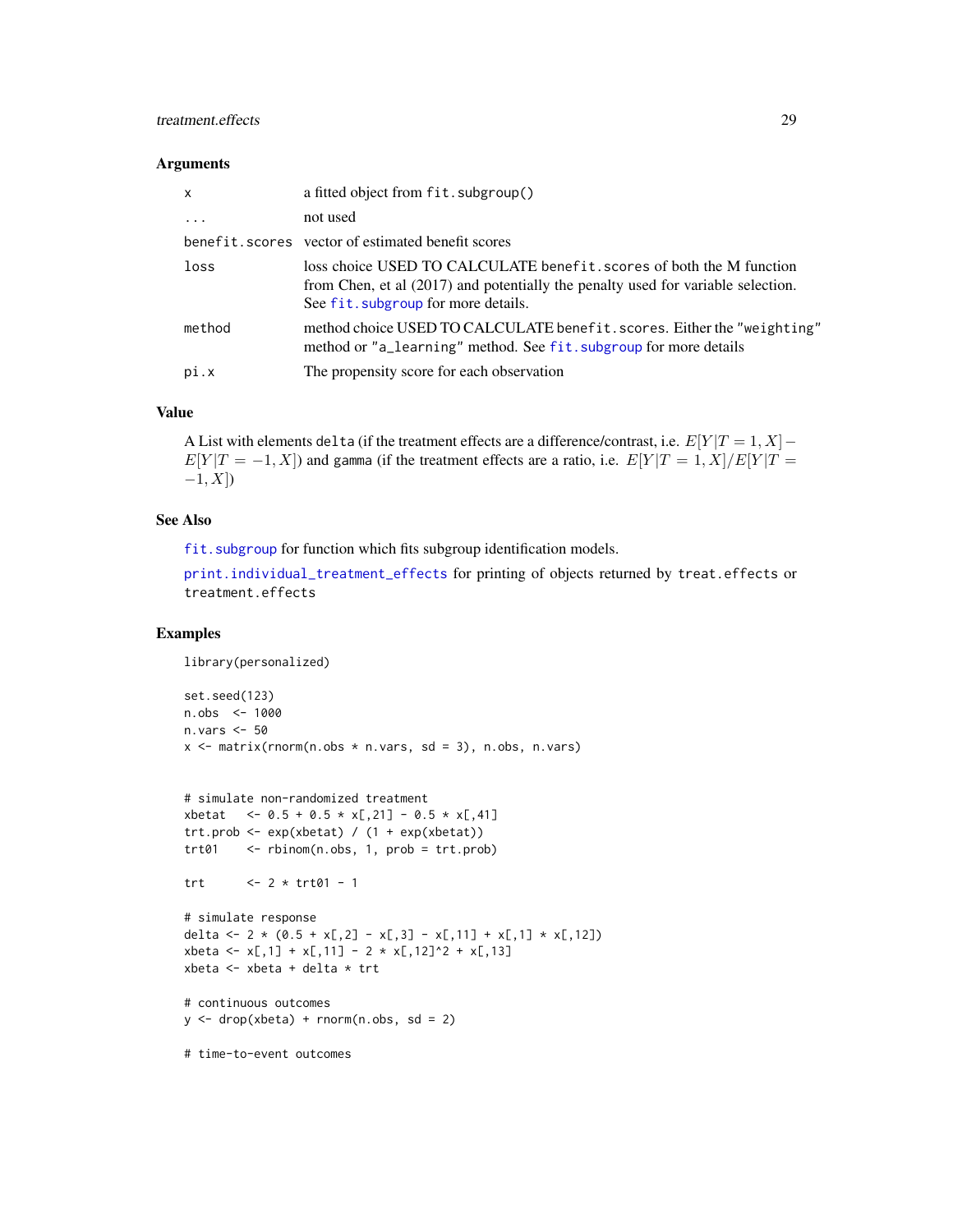```
surv.time \leq -\exp(-2\theta - \theta) - xbeta + rnorm(n.obs, sd = 1))
cens.time \leq -\exp(\text{rnorm}(n.\text{obs}, \text{sd} = 3))y.time.to.event <- pmin(surv.time, cens.time)
status <- 1 * (surv.time <= cens.time)
# create function for fitting propensity score model
prop.func <- function(x, trt)
{
    # fit propensity score model
   propens.model <- cv.glmnet(y = trt,
                                x = x, family = "binomial")
    pi.x <- predict(propens.model, s = "lambda.min",
                    newx = x, type = "response")[,1]
    pi.x
}
subgrp.model \leq fit.subgroup(x = x, y = y,
                             trt = trt01,propensity.func = prop.func,
                             loss = "sq_loss_lasso",
                             nfolds = 5 # option for cv.glmnet
trt_eff <- treatment.effects(subgrp.model)
str(trt_eff)
trt_eff
library(survival)
subgrp.model.cox <- fit.subgroup(x = x, y = Surv(y.time.to.event, status),
                           trt = trt01,propensity.func = prop.func,
                           loss = "cox_loss_lasso",
                           nfolds = 5) # option for cv.glmnet
trt_eff_c <- treatment.effects(subgrp.model.cox)
str(trt_eff_c)
trt_eff_c
```
<span id="page-29-1"></span>validate.subgroup *Validating fitted subgroup identification models*

#### Description

Validates subgroup treatment effects for fitted subgroup identification model class of Chen, et al (2017)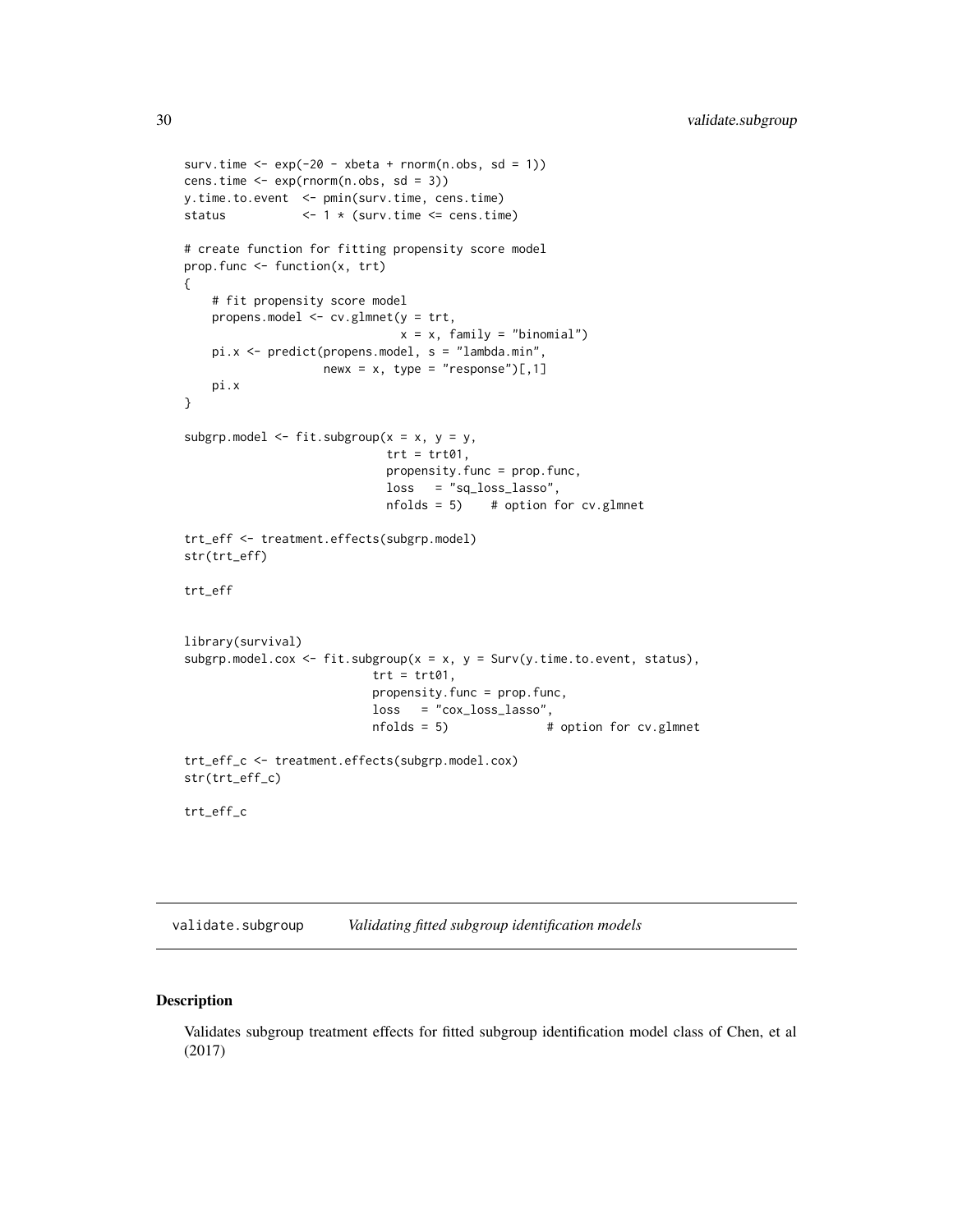#### <span id="page-30-0"></span>validate.subgroup 31

#### Usage

```
validate.subgroup(model, B = 50L,
  method = c("training_test_replication", "boot_bias_correction"),
  train.fraction = 0.5, benefit.score.quantiles = c(0.1666667),
  0.3333333, 0.5, 0.6666667, 0.8333333), parallel = FALSE)
```
#### Arguments

| model                   | fitted model object returned by fit.subgroup() function                                                                                                                                                                                                                                                                                             |  |
|-------------------------|-----------------------------------------------------------------------------------------------------------------------------------------------------------------------------------------------------------------------------------------------------------------------------------------------------------------------------------------------------|--|
| B                       | integer, number of bootstrap replications or refitting replications.                                                                                                                                                                                                                                                                                |  |
| method                  | validation method. "boot_bias_correction" for the bootstrap bias correction<br>method of Harrell, et al (1996) or "training_test_replication" for repeated<br>training and test splitting of the data (train. fraction should be specified for<br>this option)                                                                                      |  |
|                         | train. fraction fraction (between 0 and 1) of samples to be used for training in training/test<br>replication. Only used for method = "training_test_replication"                                                                                                                                                                                   |  |
| benefit.score.quantiles |                                                                                                                                                                                                                                                                                                                                                     |  |
|                         | a vector of quantiles (between 0 and 1) of the benefit score values for which to<br>return bootstrapped information about the subgroups. ie if one of the quantile<br>values is 0.5, the median value of the benefit scores will be used as a cutoff to<br>determine subgroups and summary statistics will be returned about these sub-<br>groups   |  |
| parallel                | Should the loop over replications be parallelized? If FALSE, then no, if TRUE,<br>then yes. If user sets parallel = TRUE and the fitted $fit:subgroup()$ ob-<br>ject uses the parallel version of an internal model, say for cv.glmnet(), then<br>the internal parallelization will be overridden so as not to create a conflict of<br>parallelism. |  |

#### Details

Estimates of various quantities conditional on subgroups and treatment statuses are provided and displayed via the [print.subgroup\\_validated](#page-22-2) function:

- 1. "Conditional expected outcomes" The first results shown when printing a subgroup\_validated object are estimates of the expected outcomes conditional on the estimated subgroups (i.e. which subgroup is 'recommended' by the model) and conditional on treatment/intervention status. If there are two total treatment options, this results in a 2x2 table of expected conditional outcomes.
- 2. "Treatment effects conditional on subgroups" The second results shown when printing a subgroup\_validated object are estimates of the expected outcomes conditional on the estimated subgroups. If the treatment takes levels  $j \in \{1, \ldots, K\}$ , a total of K conditional treatment effects will be shown. For example, of the outcome is continuous, the *j*th conditional treatment effect is defined as  $E(Y|Trt = j, Subgroup = j) - E(Y|Trt = j, Subgroup = j = j)$ , where Subgroup = j if treatment j is recommended, i.e. treatment j results in the largest/best expected potential outcomes given the fitted model.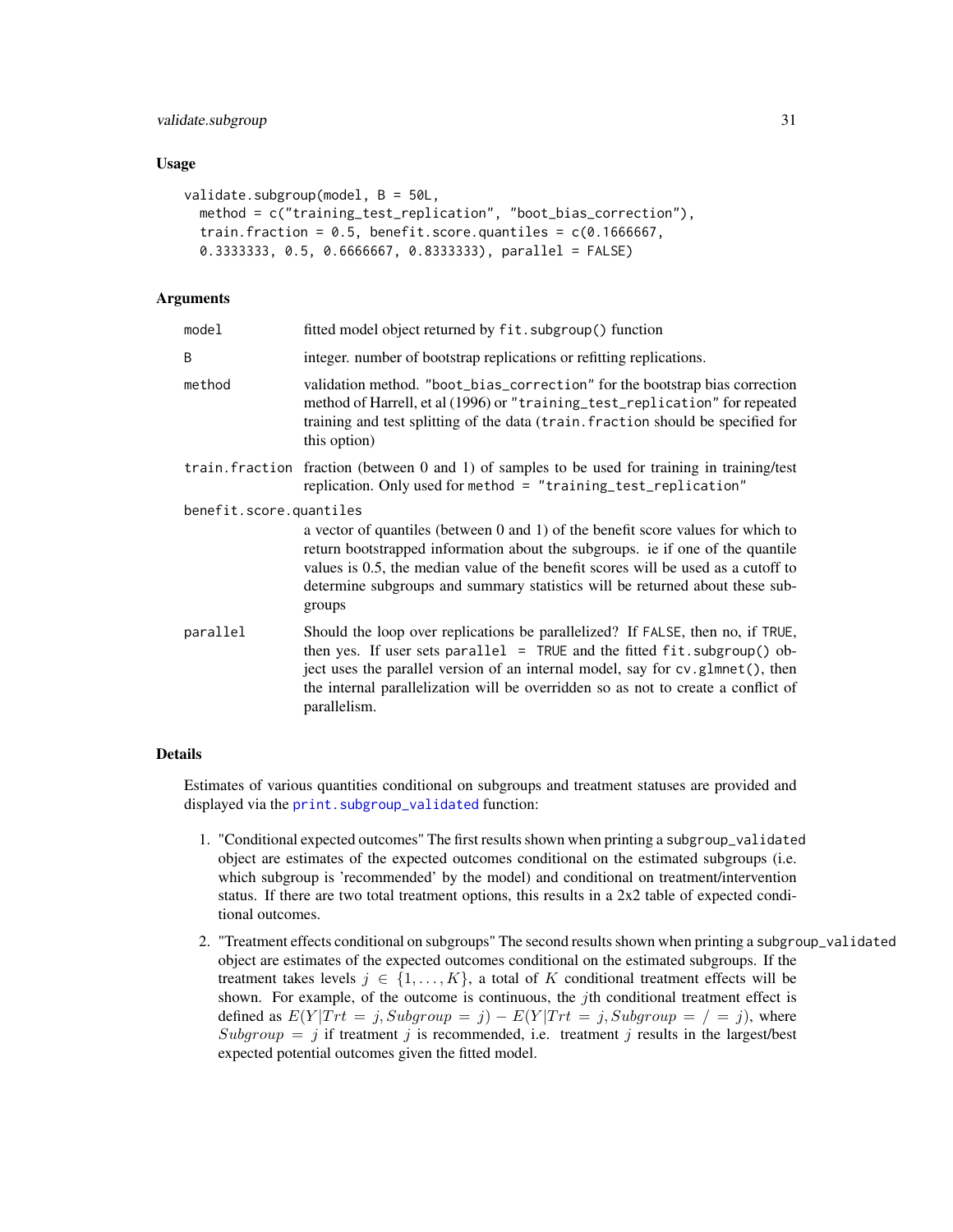3. "Overall treatment effect conditional on subgroups " The third quantity displayed shows the overall improvement in outcomes resulting from all treatment recommendations. This is essentially an average over all of the conditional treatment effects weighted by the proportion of the population recommended each respective treatment level.

#### Value

An object of class "subgroup\_validated"

| avg.results               | Estimates of average conditional treatment effects when subgroups are deter-<br>mined based on the provided cutoff value for the benefit score. For example,<br>if cutoff $= 0$ and there is a treatment and control only, then the treatment is<br>recommended if the benefit score is greater than 0.                                                                                                                                                                                                                                             |
|---------------------------|-----------------------------------------------------------------------------------------------------------------------------------------------------------------------------------------------------------------------------------------------------------------------------------------------------------------------------------------------------------------------------------------------------------------------------------------------------------------------------------------------------------------------------------------------------|
| se.results                | Standard errors of the estimates from avg. estimates                                                                                                                                                                                                                                                                                                                                                                                                                                                                                                |
| boot.results              | Contains the individual results for each replication. avg. results is comprised<br>of averages of the values from boot.results                                                                                                                                                                                                                                                                                                                                                                                                                      |
| avg.quantile.results      |                                                                                                                                                                                                                                                                                                                                                                                                                                                                                                                                                     |
|                           | Estimates of average conditional treatment effects when subgroups are deter-<br>mined based on different quntile cutoff values for the benefit score. For exam-<br>ple, if benefit. score. quantiles = $0.75$ and there is a treatment and control<br>only, then the treatment is recommended if the benefit score is greater than the<br>75th upper quantile of all benefit scores. If multiple quantile values are pro-<br>vided, e.g. benefit.score.quantiles = $c(0.15, 0.5, 0.85)$ , then results<br>will be provided for all quantile levels. |
| se.quantile.results       |                                                                                                                                                                                                                                                                                                                                                                                                                                                                                                                                                     |
|                           | Standard errors corresponding to avg.quantile.results                                                                                                                                                                                                                                                                                                                                                                                                                                                                                               |
| boot.results.quantiles    |                                                                                                                                                                                                                                                                                                                                                                                                                                                                                                                                                     |
|                           | Contains the individual results for each replication. avg. quantile. results is<br>comprised of averages of the values from boot.results.quantiles                                                                                                                                                                                                                                                                                                                                                                                                  |
| family                    | Family of the outcome. For example, "gaussian" for continuous outcomes                                                                                                                                                                                                                                                                                                                                                                                                                                                                              |
| method                    | Method used for subgroup identification model. Weighting or A-learning                                                                                                                                                                                                                                                                                                                                                                                                                                                                              |
| n.trts<br>comparison.trts | The number of treatment levels                                                                                                                                                                                                                                                                                                                                                                                                                                                                                                                      |
|                           | All treatment levels other than the reference level                                                                                                                                                                                                                                                                                                                                                                                                                                                                                                 |
| reference.trt             | The reference level for the treatment. This should usually be the control group/level                                                                                                                                                                                                                                                                                                                                                                                                                                                               |
| larger.outcome.better     |                                                                                                                                                                                                                                                                                                                                                                                                                                                                                                                                                     |
|                           | If larger outcomes are preferred for this model                                                                                                                                                                                                                                                                                                                                                                                                                                                                                                     |
| cutpoint                  | Benefit score cutoff value used for determining subgroups                                                                                                                                                                                                                                                                                                                                                                                                                                                                                           |
| val.method                | Method used for validation                                                                                                                                                                                                                                                                                                                                                                                                                                                                                                                          |
| iterations                | Number of replications used in the validation process                                                                                                                                                                                                                                                                                                                                                                                                                                                                                               |

#### References

Chen, S., Tian, L., Cai, T. and Yu, M. (2017), A general statistical framework for subgroup identification and comparative treatment scoring. Biometrics. doi:10.1111/biom.12676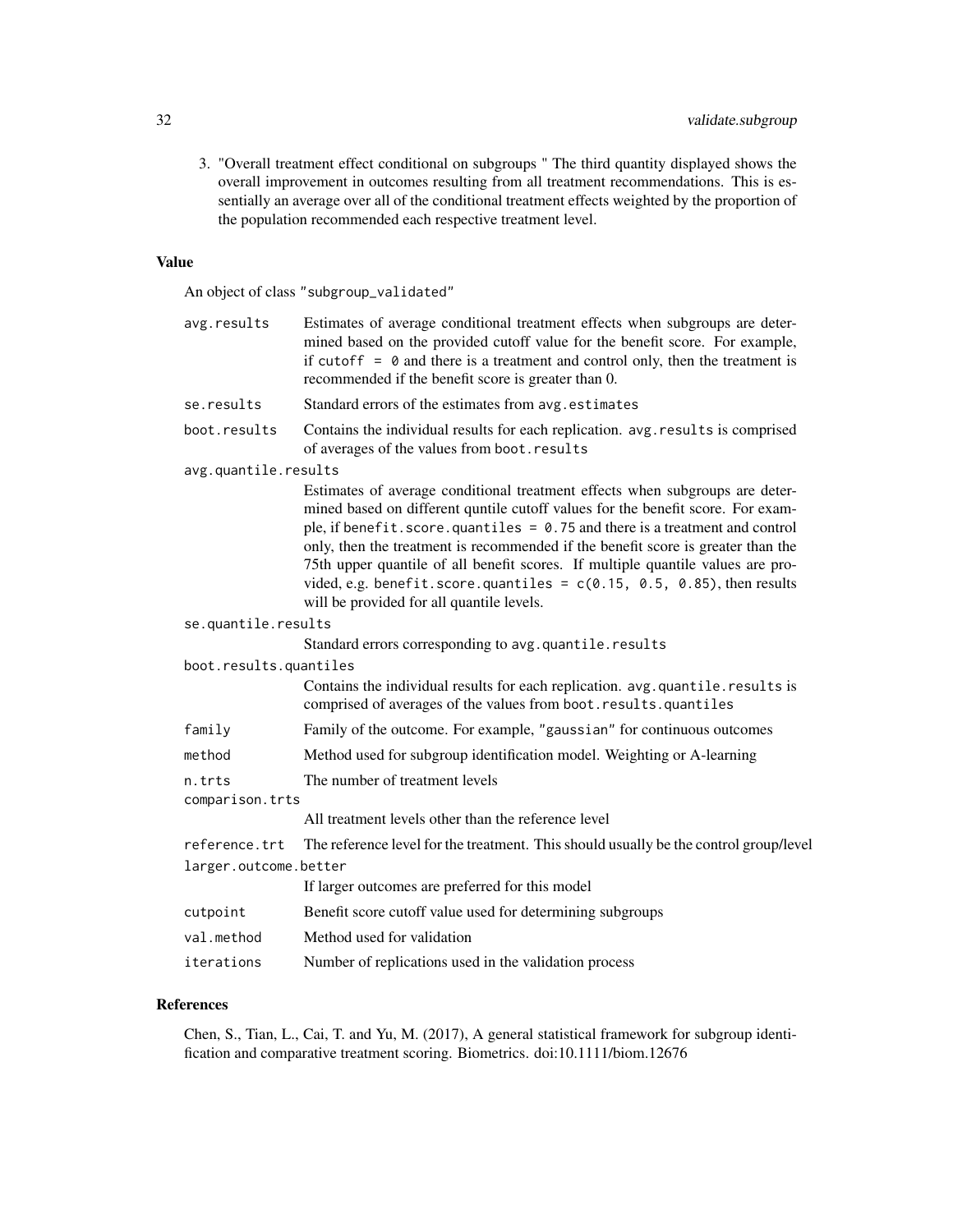<span id="page-32-0"></span>Harrell, F. E., Lee, K. L., and Mark, D. B. (1996). Tutorial in biostatistics multivariable prognostic models: issues in developing models, evaluating assumptions and adequacy, and measuring and reducing errors. Statistics in medicine, 15, 361-387. doi:10.1002/(SICI)1097-0258(19960229)15:4<361::AID-SIM168>3.0.CO;2-4

#### See Also

[fit.subgroup](#page-3-1) for function which fits subgroup identification models, [plot.subgroup\\_validated](#page-16-2) for plotting of validation results, and print. subgroup\_validated for arguments for printing options for validate.subgroup().

#### Examples

```
library(personalized)
```

```
set.seed(123)
n.obs <- 500
n.vars <- 20
x \le matrix(rnorm(n.obs * n.vars, sd = 3), n.obs, n.vars)
```

```
# simulate non-randomized treatment
xbetat <- 0.5 + 0.5 * x[,11] - 0.5 * x[,13]
trt.prob <- exp(xbetat) / (1 + exp(xbetat))
trt01 <- rbinom(n.obs, 1, prob = trt.prob)
```

```
trt <- 2 * trt01 - 1
```

```
# simulate response
delta <- 2 * (0.5 + x[,2] - x[,3] - x[,11] + x[,1] * x[,12])
xbeta <- x[,1] + x[,11] - 2 * x[,12]^2 + x[,13]
xbeta <- xbeta + delta * trt
```

```
# continuous outcomes
y \le - drop(xbeta) + rnorm(n.obs, sd = 2)
```
# fit propensity score model

```
# create function for fitting propensity score model
prop.func <- function(x, trt)
{
```

```
propens.model <- cv.glmnet(y = trt,
                               x = x, family = "binomial")
   pi.x <- predict(propens.model, s = "lambda.min",
                   newx = x, type = "response")[,1]
    pi.x
}
subgrp.model <- fit.subgroup(x = x, y = y,
```

```
trt = trt01,
propensity.func = prop.func,
loss = "sq_loss_lasso",
nfolds = 5 # option for cv.glmnet
```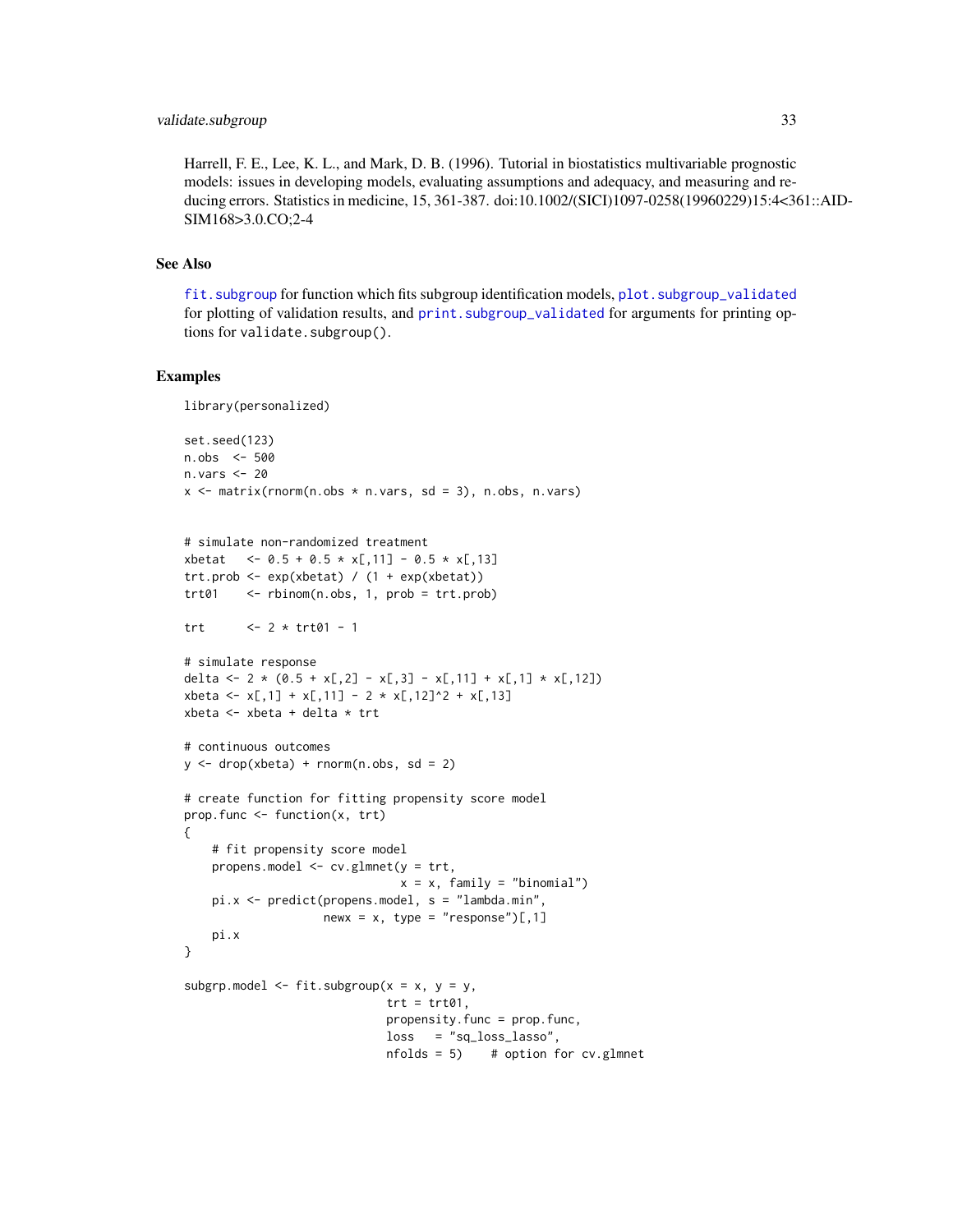```
subgrp.model$subgroup.trt.effects
x.test \le matrix(rnorm(10 * n.obs * n.vars, sd = 3), 10 * n.obs, n.vars)
# simulate non-randomized treatment
xbetat.test <- 0.5 + 0.5 * x. \text{test}[, 11] - 0.5 * x. \text{test}[, 13]
trt.prob.test <- exp(xbetat.test) / (1 + exp(xbetat.test))
trt01.test <- rbinom(10 * n.obs, 1, prob = trt.prob.test)trt.test <- 2 * trt01.test - 1
# simulate response
delta.test <- 2 * (0.5 + x.test[,2] - x.test[,3] - x.test[,11] + x.test[,1] * x.test[,12])
xbeta.test <- x.test[,1] + x.test[,11] - 2 * x.test[,12]^2 + x.test[,13]
xbeta.test <- xbeta.test + delta.test * trt.test
y.test \leq drop(xbeta.test) + rnorm(10 * n.obs, sd = 2)
valmod <- validate.subgroup(subgrp.model, B = 3,
                            method = "training_test",
                            train.fraction = 0.75)
valmod
print(valmod, which.quant = c(4, 5))
```
<span id="page-33-1"></span>

| weighted.ksvm | Fit weighted kernel svm model. |
|---------------|--------------------------------|
|               |                                |

#### Description

Fits weighted kernel SVM. To be used for OWL with hinge loss (but can be used more generally)

#### Usage

```
weighted.ksvm(y, x, weights, C = c(0.1, 0.5, 1, 5, 10),
  kernel = "rbfdot", kpar = "automatic", nfolds = 10,
  foldid = NULL, ...)
```
#### Arguments

| <b>V</b>     | The response vector (either a character vector, factor vector, or numeric vector<br>with values in $-1$ , 1) |
|--------------|--------------------------------------------------------------------------------------------------------------|
| $\mathsf{x}$ | The design matrix (not including intercept term)                                                             |
| weights      | vector of sample weights for weighted SVM                                                                    |
|              | cost of constraints violation, see ksym                                                                      |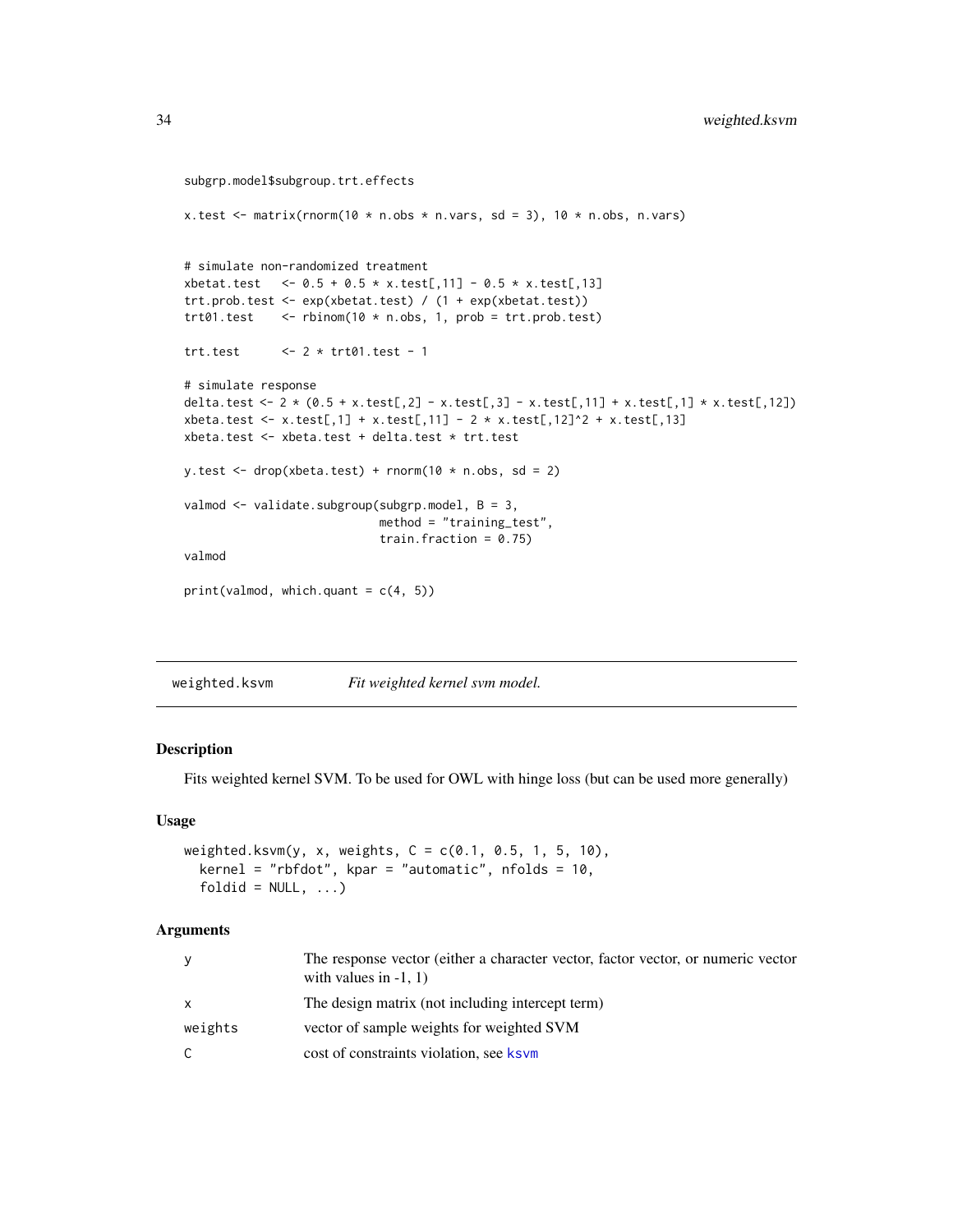#### <span id="page-34-0"></span>weighted.ksvm 35

| kernel     | kernel function used for training and prediction. See ksvm and kernels                                                                                |
|------------|-------------------------------------------------------------------------------------------------------------------------------------------------------|
| kpar       | list of hyperparameters for the kernel function. See ksym                                                                                             |
| nfolds     | number of cross validation folds for selecting value of C                                                                                             |
| foldid     | optional vector of values between 1 and nfolds specifying which fold each ob-<br>servation is in. If specified, it will override the nfolds argument. |
| $\ddots$ . | extra arguments to be passed to ipop from the kernlab package                                                                                         |

#### See Also

[predict.wksvm](#page-20-2) for predicting from fitted weighted.ksvm objects

#### Examples

library(kernlab)

 $x \le$  matrix(rnorm(200  $\star$  2), ncol = 2)  $y \leftarrow 2 * (sin(x[,2])$  ^ 2 \* exp(-x[,2]) - 0.2 > rnorm(200, sd = 0.1)) - 1 weights  $\le$  runif(100, max = 1.5, min = 0.5) wk <- weighted.ksvm(x = x[1:100,], y = y[1:100], C = c(0.1, 0.5, 1, 2, 10), weights = weights[1:100]) pr <- predict(wk, newx = x[101:200,]) mean(pr == y[101:200])